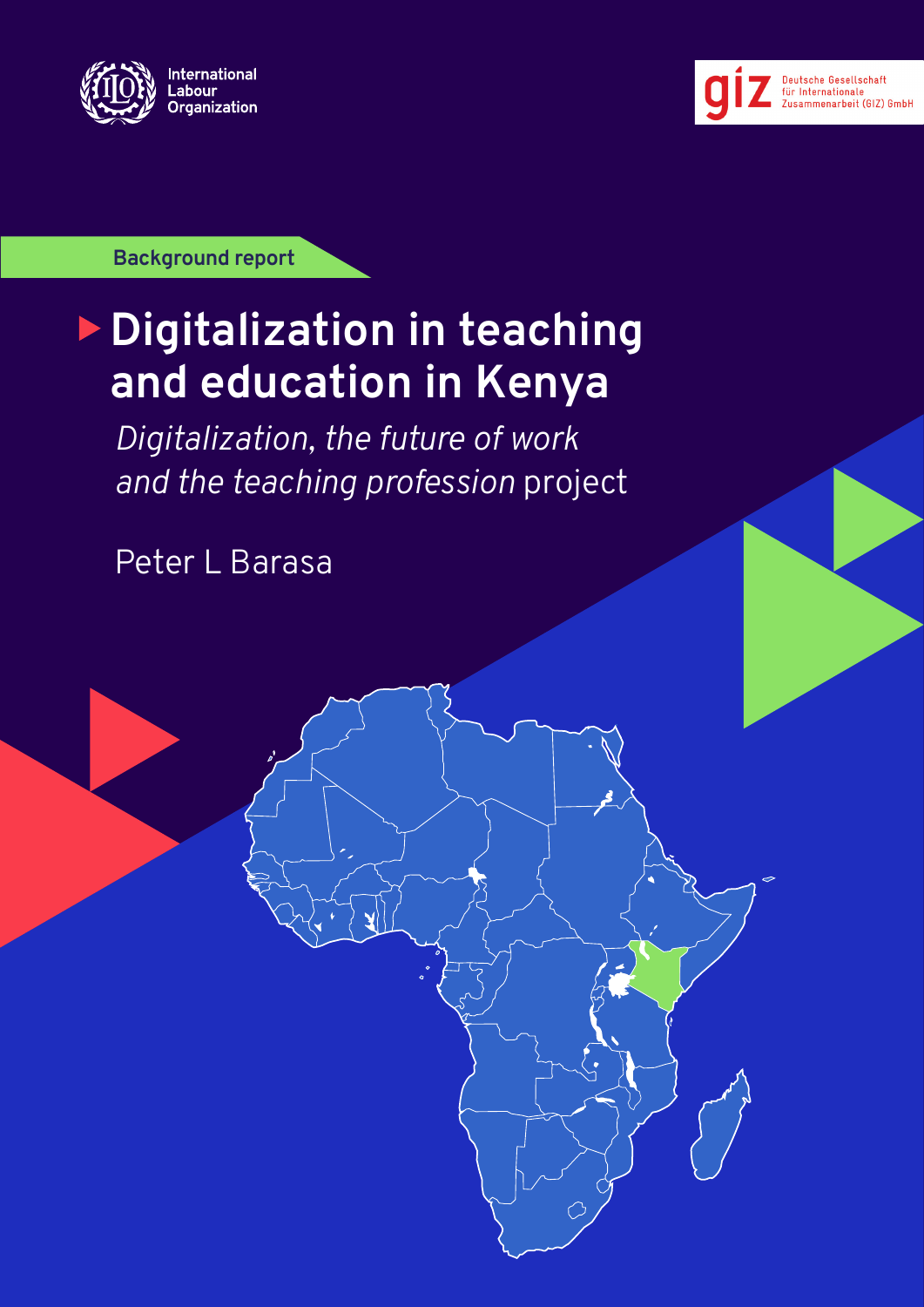**Background report**

# **Digitalization in teaching and education in Kenya**

*Digitalization, the future of work and the teaching profession* project

Peter L Barasa

With financial support from Deutsche Gesellschaft für Internationale Zusammenarbeit (GIZ) GmbH on behalf of Federal Ministry for Economic Cooperation and Development (BMZ).

As a federally owned enterprise, GIZ supports the German Government in achieving its objectives in the field of international cooperation for sustainable development.

**International Labour Office • Geneva**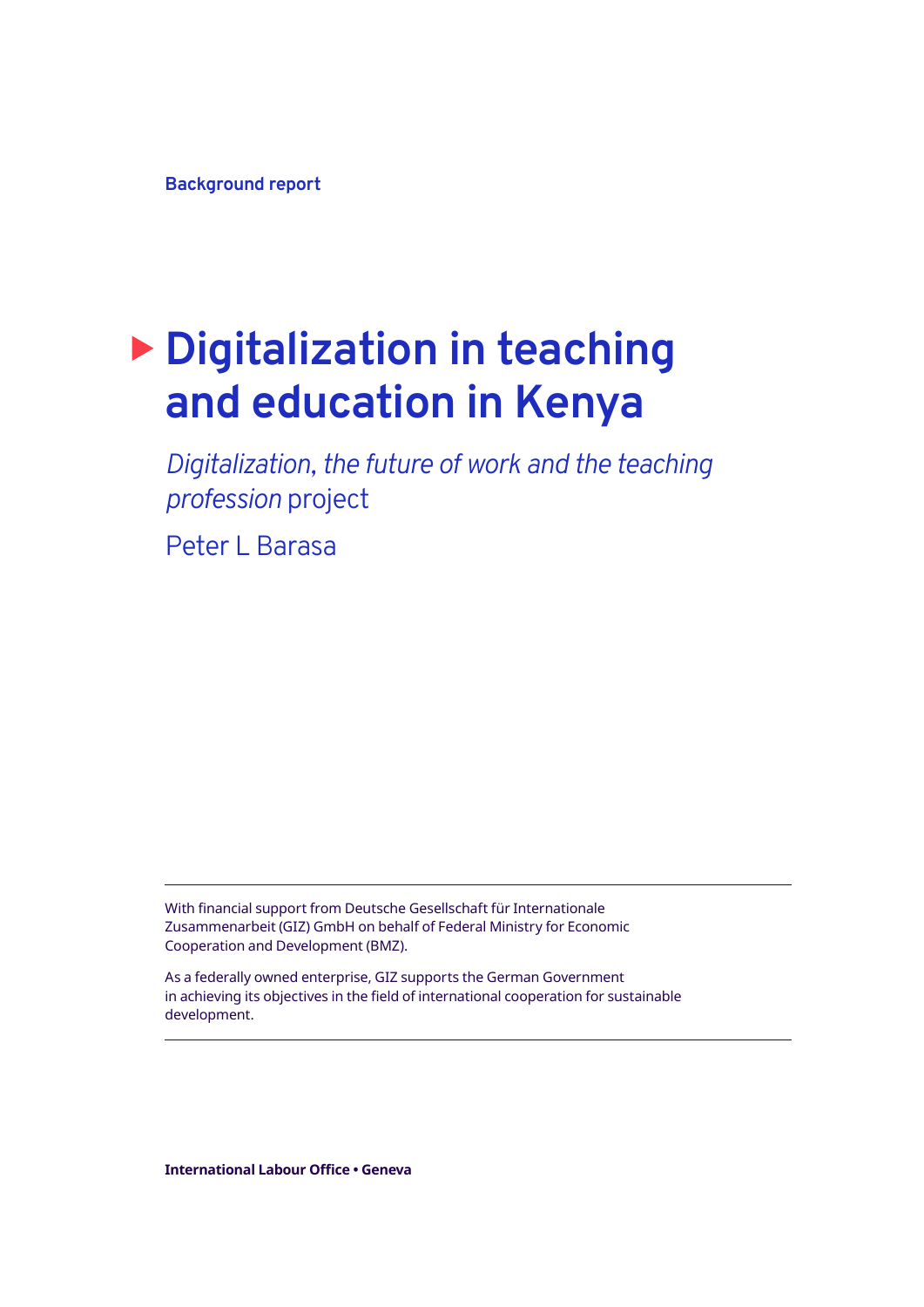Copyright © International Labour Organization 2021 First published 2021

Publications of the International Labour Office enjoy copyright under Protocol 2 of the Universal Copyright Convention. Nevertheless, short excerpts from them may be reproduced without authorization, on condition that the source is indicated. For rights of reproduction or translation, application should be made to ILO Publishing (Rights and Licensing), International Labour Office, CH-1211 Geneva 22, Switzerland, or by email: rights@ilo.org. The International Labour Office welcomes such applications.

Libraries, institutions and other users registered with a reproduction rights organization may make copies in accordance with the licences issued to them for this purpose. Visit www.ifrro.org to find the reproduction rights organization in your country.

The designations employed in ILO publications, which are in conformity with United Nations practice, and the presentation of material therein do not imply the expression of any opinion whatsoever on the part of the International Labour Office concerning the legal status of any country, area or territory or of its authorities, or concerning the delimitation of its frontiers.

The responsibility for opinions expressed in signed articles, studies and other contributions rests solely with their authors, and publication does not constitute an endorsement by the International Labour Office of the opinions expressed in them.

Reference to names of firms and commercial products and processes does not imply their endorsement by the International Labour Office, and any failure to mention a particular firm, commercial product or process is not a sign of disapproval.

Information on ILO publications and digital products can be found at: www.ilo.org/publns.

Produced by the Publications Production Unit (PRODOC) of the ILO. Graphic and typographic design, layout and composition, printing, electronic publishing and distribution.

The ILO endeavours to use paper sourced from forests managed in an environmentally sustainable and socially responsible manner.

Code: JMB-REP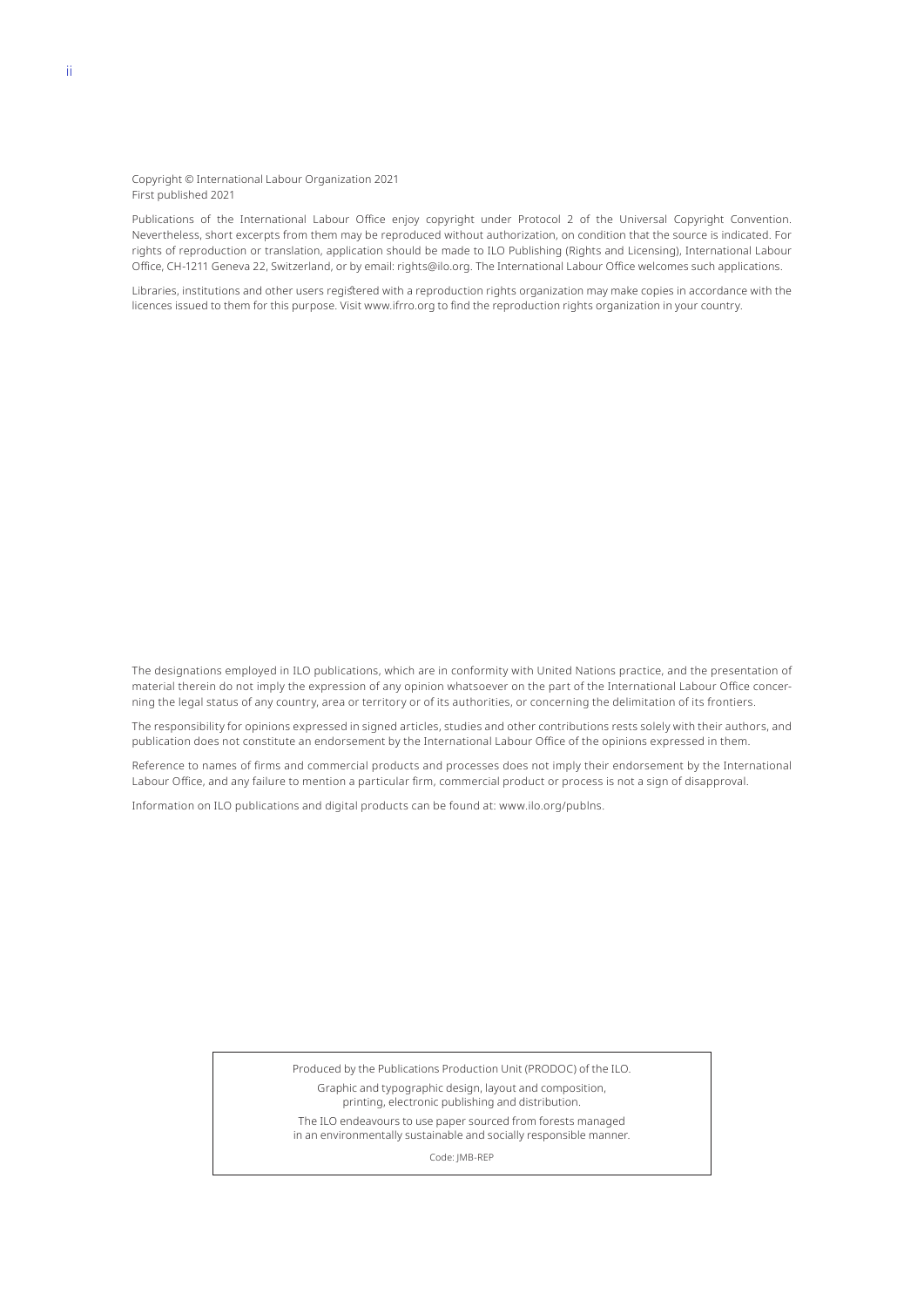# **Acknowledgements**

I would like to acknowledge the secretariat and officials of the Kenya National Union of Teachers, Kenya Union of Post Primary Education Teachers, and TVET managers, in particular Ms Jedida Rutere, Kenya National Union of Teachers, for the invaluable data on education in Kenya. I thank members of the Moi University and jp-ik Consortium team who shared insights into the Digital Literacy Programme. I would also like to acknowledge members of the Government of Kenya, specifically the Ministry of Education, Science and Technology and the Directorate of ICT, and all in-country stakeholders consulted during the process. Finally, I would like to thank Alupe University College, School of Education and Social Sciences, for its contribution to the study.

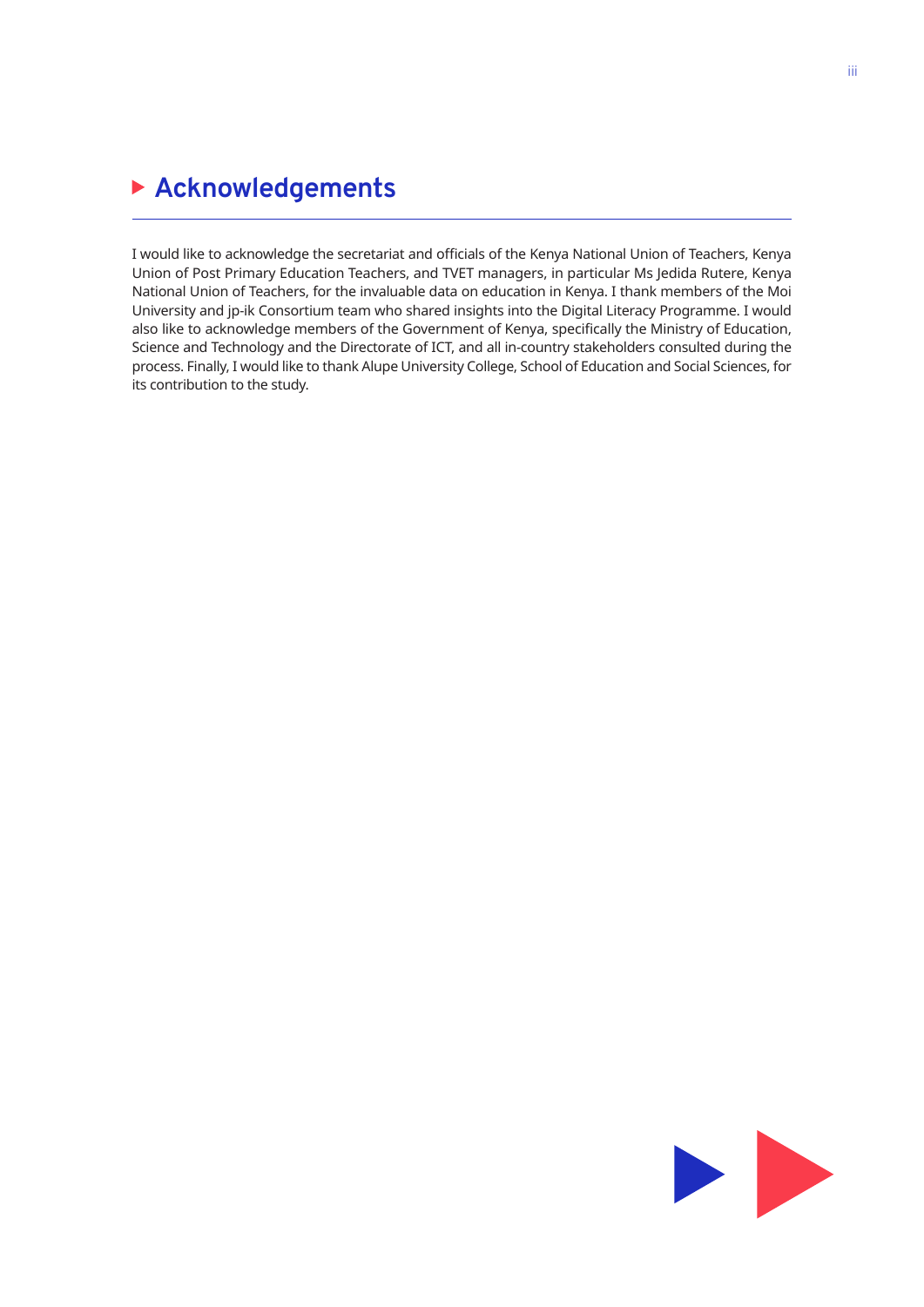# **Contents**

| <b>Abbreviations</b> |                                                                                         |                |
|----------------------|-----------------------------------------------------------------------------------------|----------------|
|                      | 1. Key findings                                                                         | 1              |
|                      |                                                                                         |                |
|                      | 2. Introduction                                                                         | $\overline{2}$ |
|                      |                                                                                         |                |
|                      | 3. Methodology                                                                          | 3              |
|                      |                                                                                         |                |
|                      | 4. Brief overview of the education sector                                               | 4              |
| 4.1                  | <b>Teacher data</b>                                                                     | 4              |
| 4.2                  | Teacher training and professional development                                           | 6              |
| 4.3                  | Financing                                                                               | 7              |
| 4.4                  | Terms and conditions of employment                                                      | 8              |
| 4.5                  | <b>Existing policy frameworks</b>                                                       | 8              |
|                      |                                                                                         |                |
|                      | 5. Technology and teacher management                                                    | 10             |
| 5.1                  | <b>Teacher Management Information System</b>                                            | 10             |
| 5.2                  | National Education Management Information System                                        | 10             |
| 5.3                  | <b>Financial Management Information System</b>                                          | 11             |
|                      |                                                                                         |                |
|                      | 6. Digital skills training and development for teachers                                 | 13             |
|                      |                                                                                         |                |
|                      | 7. Pedagogical uses of technology                                                       | 15             |
|                      |                                                                                         |                |
|                      | 8. Teaching ethical and critical use of digital technology                              | 18             |
|                      |                                                                                         |                |
|                      | 9. Relevant regulatory or policy frameworks in relation to digitalization and education | 19             |
| 9.1                  | <b>Status of legislation</b>                                                            | 19             |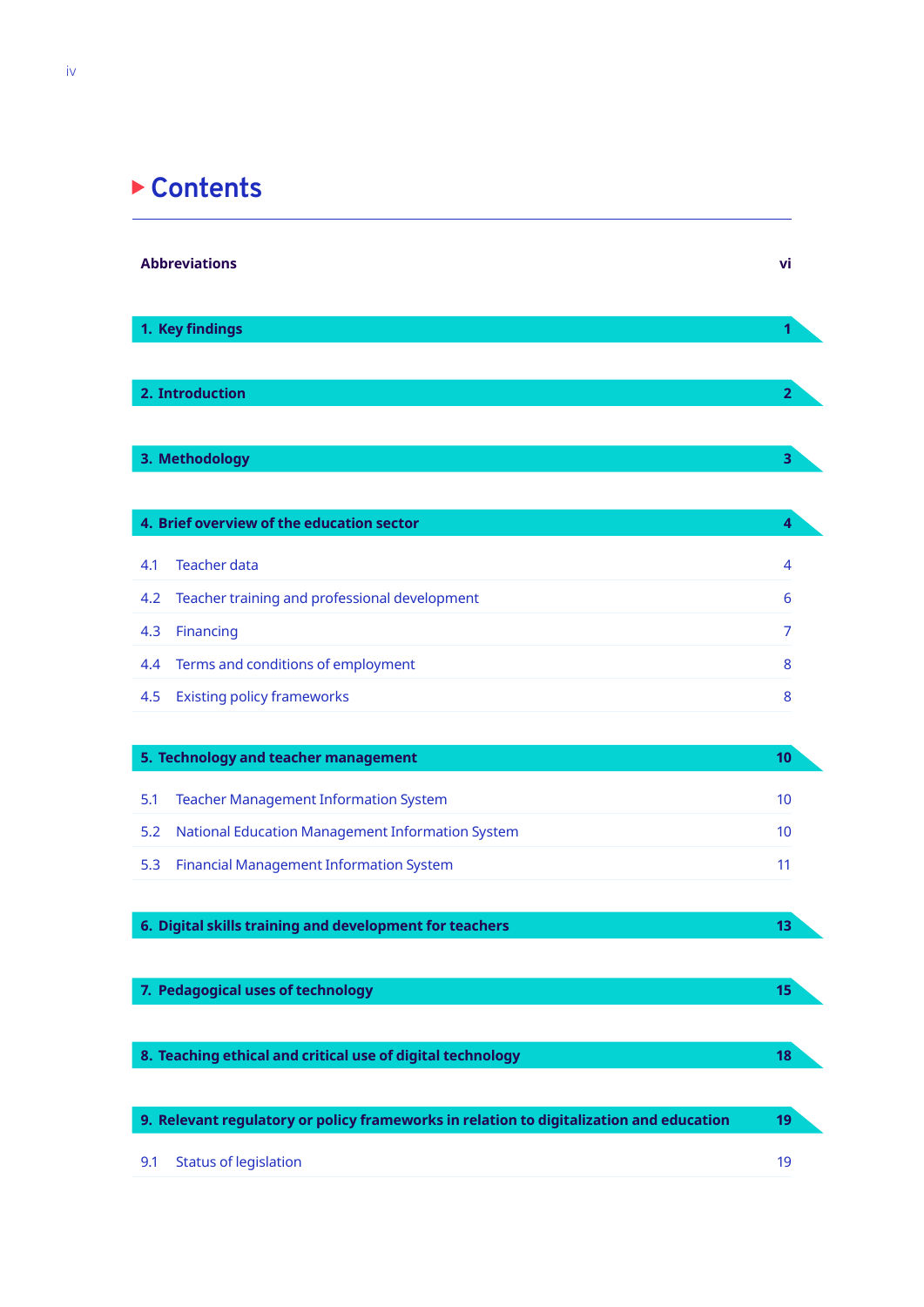| <b>Status of relevant policies</b><br>9.2             | 19 |  |  |
|-------------------------------------------------------|----|--|--|
| Status of social dialogue mechanisms<br>9.3           | 20 |  |  |
|                                                       |    |  |  |
| 10. Support frameworks for teachers<br>21             |    |  |  |
|                                                       |    |  |  |
|                                                       |    |  |  |
| 11. Analysis of positive contributions and challenges | 22 |  |  |
|                                                       |    |  |  |
| 12. Conclusion                                        | 24 |  |  |

#### **[References](#page-33-0) 26**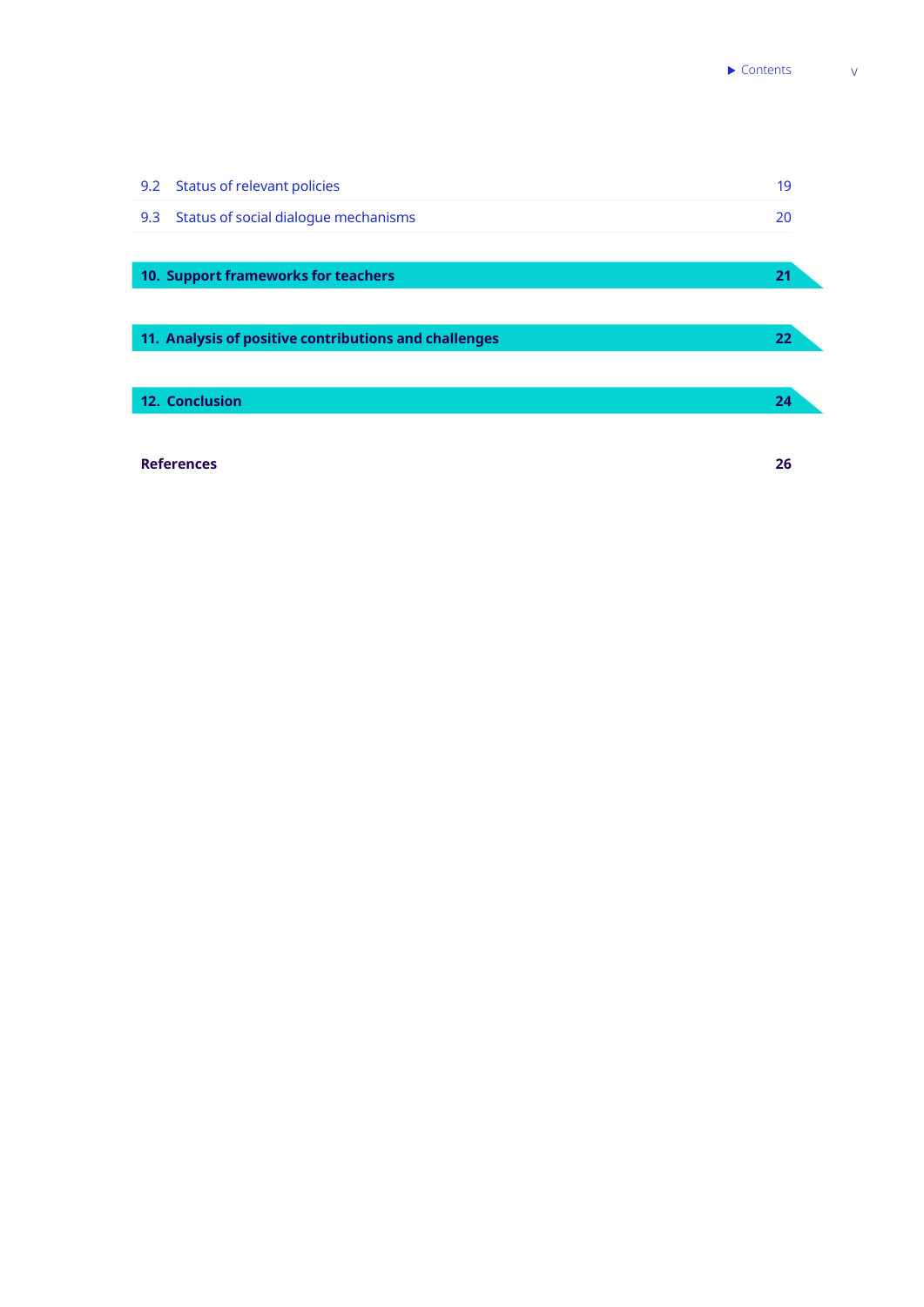# <span id="page-6-0"></span>**Abbreviations**

| $\triangleright$ CPD        | continuous professional development                              |
|-----------------------------|------------------------------------------------------------------|
| $\blacktriangleright$ FMIS  | <b>Financial Management Information System</b>                   |
| $\triangleright$ GIZ        | Deutsche Gesellschaft für Internationale Zusammenarbeit          |
| $\triangleright$ GPE        | <b>Global Partnership for Education</b>                          |
| $\blacktriangleright$ ICT   | information and communication technology                         |
| $\blacktriangleright$ IT    | information technology                                           |
| <b>EXNUT</b>                | Kenya National Union of Teachers                                 |
| $\blacktriangleright$ KOICA | Korea International Cooperation Agency                           |
| <b>EXUPPET</b>              | Kenya Union of Post Primary Education Teachers                   |
| <b>NEMIS</b>                | National Education Management Information System                 |
| $\blacktriangleright$ TMIS  | <b>Teacher Management Information System</b>                     |
| $\blacktriangleright$ TSC   | <b>Teachers Service Commission</b>                               |
| TVET                        | technical and vocational education and training                  |
| <b>DESCO</b>                | United Nations Educational, Scientific and Cultural Organization |
| <b>DESPITE</b>              | United States Agency for International Development               |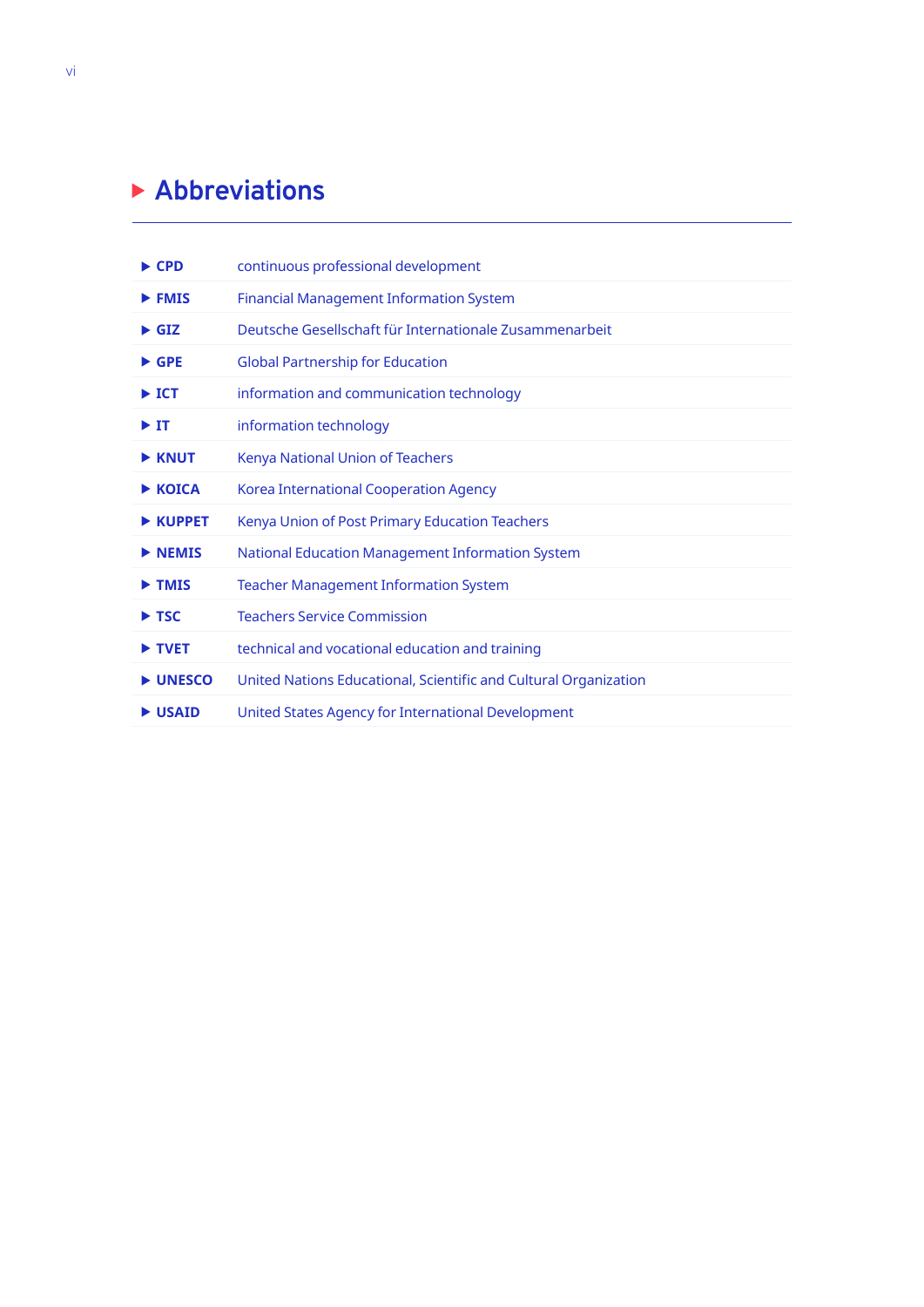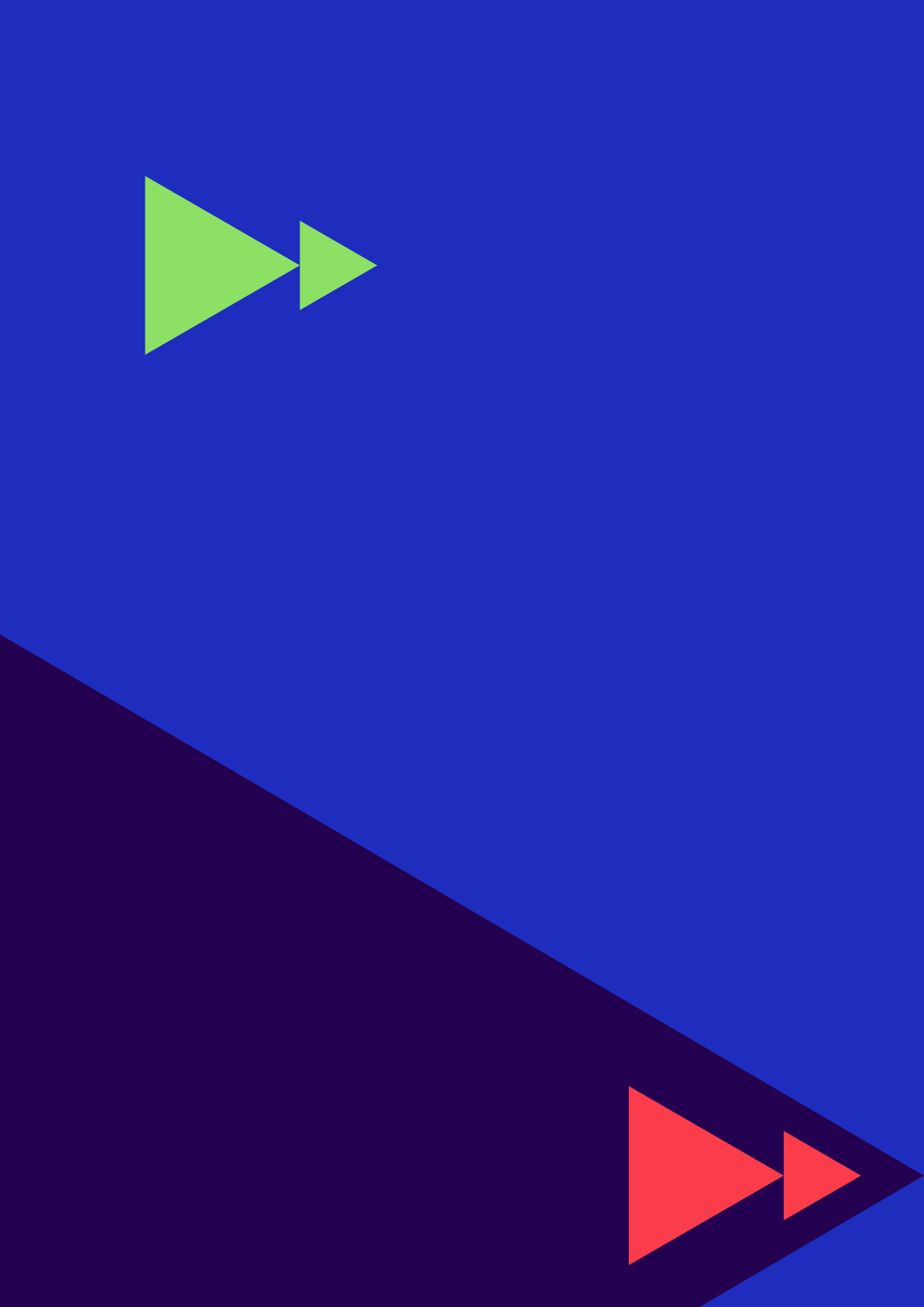# <span id="page-8-0"></span>**1. Key findings**

The Government of Kenya is prioritizing the use of information and communication technology (ICT) in teaching and learning at both basic and higher education levels, including through collaborations with international agencies and organizations. In response to technological changes, the 2006 National ICT Policy was revised, resulting in the development of the 2019 National ICT Policy, which aims to achieve a knowledge-based society and ensure the availability of accessible, efficient, reliable and affordable ICT services.

The Digital Literacy Programme was initiated in 2016 with the aim to distribute digital devices to primary school students and to train teachers in the delivery of digital learning content. Overall, approximately 81,000 teachers were trained under the programme. The Ministry of Education, Science and Technology and the Teachers Service Commission (TSC) have also targeted teachers for ICT training to provide both basic and enhanced ICT competencies.

Despite the various initiatives, a range of challenges are present, including: inadequate infrastructure, including electricity and internet connectivity; lack of training and continuous professional development (CPD) opportunities on the pedagogical use of digital technologies; multiple data systems in use, leading to a mismatch of teacher, student and school information and data sets; high cost of digital devices; and funding shortfalls and delays in disbursement impacting the operation of programmes and capacity-building of teachers. A digital divide between rural and urban areas continues to perpetuate existing education inequalities.

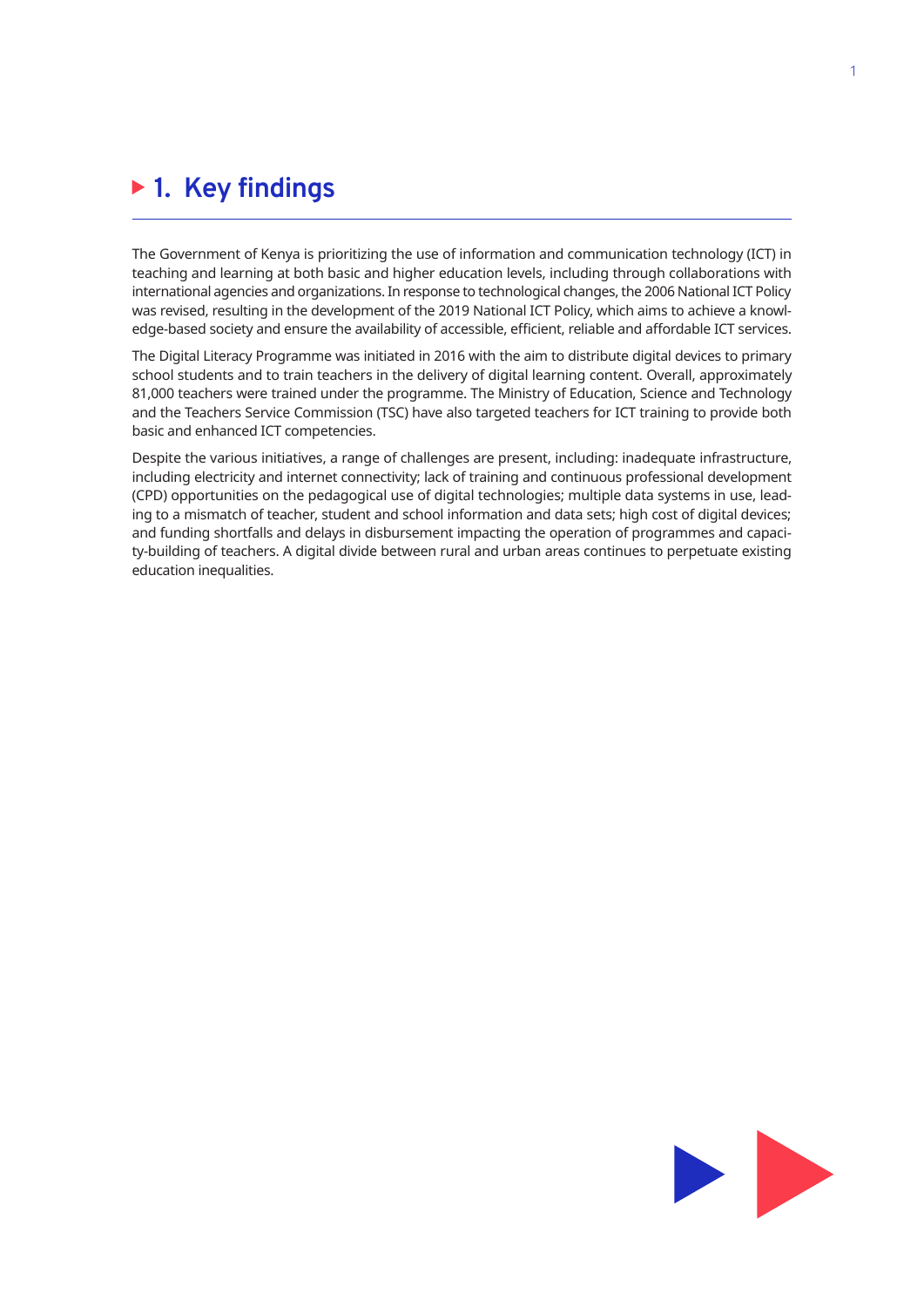# <span id="page-9-0"></span>**2. Introduction**

Even as digitalization generates opportunities to increase accessibility to education in Kenya, the digital divide has continued to grow larger for groups that have benefited least from the infrastructural development of information and communication technologies (Srinivasan 2006). To counter the digital divide, the Government of Kenya instituted ICT reforms that have seen the introduction of high-speed internet, computers, tablets and other digital tools in schools through projects funded by the Ministry of Education, Science and Technology and through multiple partnerships with agencies and organizations such as the Network Initiative for Computers in Education, Microsoft and Oracle. Technology is seen as a solution to various teacher challenges, including persistent teacher shortages, particularly in rural areas, informal settlements in urban areas, arid and semi-arid lands and areas prone to insecurity (for example due to Somalia border insurgencies, terrorist activities, internal ethnic border conflicts and cattle rustling banditry).

ICT has been a priority area for the Ministry of Education, Science and Technology since the development of the Kenya Education Sector Support Programme in 2005. The 2006 National ICT Strategy for Education and Training included components that would promote the use of technology in education, including formulation of an ICT policy; investment in digital equipment; enhancing connectivity and network infrastructure; facilitating technical support and maintenance; and integrating digital content. These components, among others, aimed to integrate ICT in education, harness emerging technologies and increase access and equity in education. These efforts have made meaningful contributions to digitalization in the education sector.

As the leading ICT innovation hub in sub-Saharan Africa, and second to Madagascar in terms of internet country spread, Kenya is well positioned to digitalize its education sector (World Bank 2019). The 2006 National ICT Policy, which was revised in 2019, set out objectives pertaining to scaling up ICT in education, including through promoting the development of e-learning resources; facilitating public–private partnerships to mobilize resources in order to support e-learning; promoting the development of an integrated e-learning curriculum to support ICT in education; and facilitating sharing of e-learning resources between institutions (Farrell 2007). These efforts, however, have not yet guaranteed sustainable accessibility to education through e-learning, attraction of public investment in ICT education-related areas and development of a teaching workforce qualified to utilize digital technologies.

An assessment prepared by the World Economic Forum (2017) indicates that a growing proportion of jobs in sub-Saharan Africa are becoming ICT intensive. Digitalization within the economy has prompted increased demand for digital literacy skills. As such, digital literacy is becoming a necessary component of the current primary and secondary school education systems in Kenya. As ICT infrastructure is improved and increasingly utilized in teaching and learning, it becomes imperative that teachers acquire the prerequisite ICT skills and that they continue to engage in skills upgrading.

The development in 2006 of the National ICT Strategy for Education and Training by the Government of Kenya, and the policy statement on e-learning, were clear indications that the work of teachers would change, with growing expectations for the acquisition of digital literacy skills. In 2016, Kenya's Ministry of Information, Communication and Technology created the Digital Literacy Programme, which placed emphasis on training teachers in the delivery of digital learning content. In all, approximately 81,000 teachers were trained under the programme.

This study is a review of the changing ICT landscape in Kenya, with a focus on the education sector. It looks at the positive contributions of digital technologies in the education sector, assesses its use for teaching and learning, considers implications of new technologies for teachers and their role in its implementation and reviews existing policies and legislation to examine the extent to which these support digitalization in education.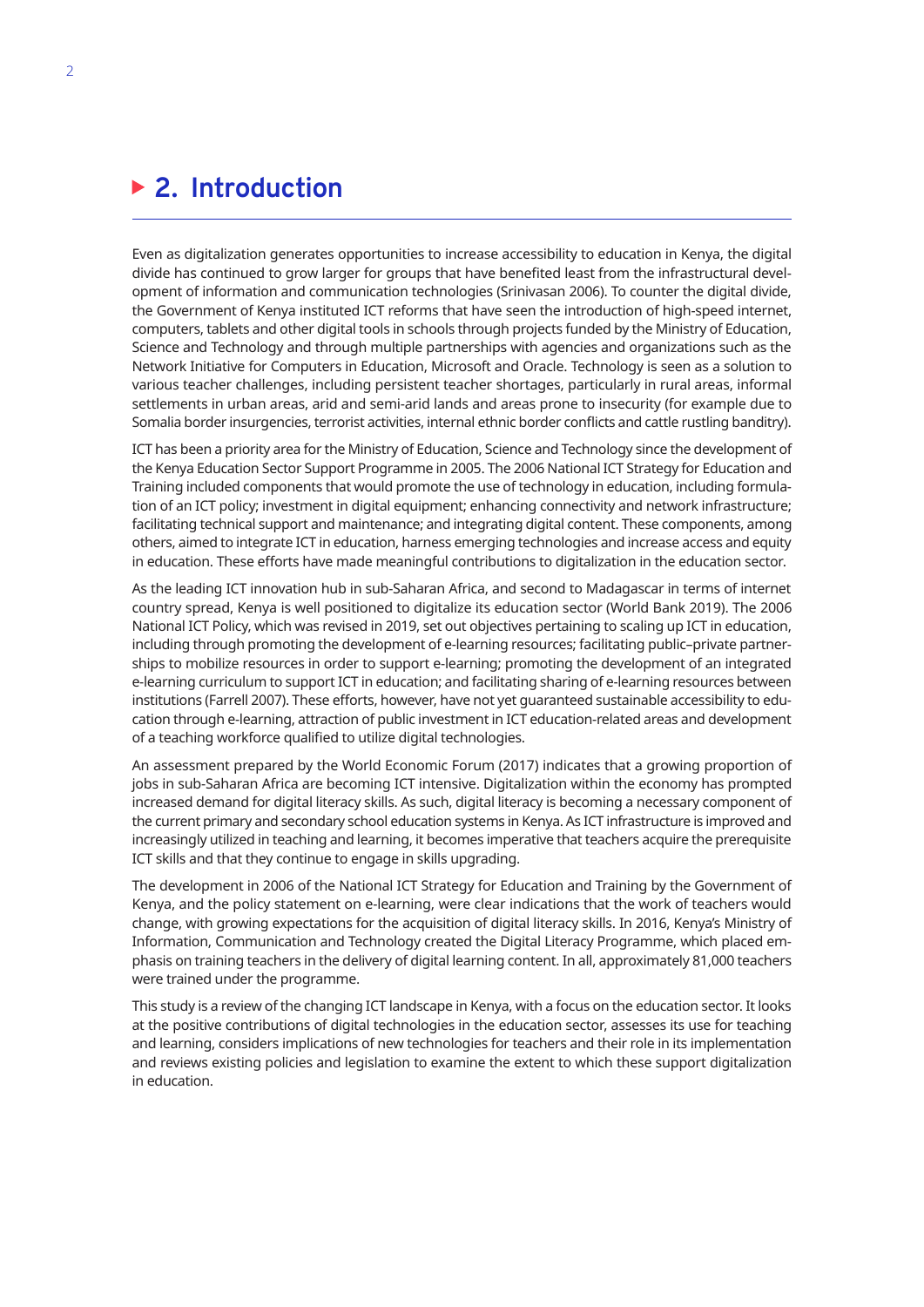# <span id="page-10-0"></span>**3. Methodology**

This study is based on a comprehensive document analysis and key informant interviews. The main focus of the study is on digitalization and the changing nature of work as applied to the teaching profession in primary and secondary schools and technical and vocational education and training (TVET) institutions. Research for the study largely employed a content analysis approach through a literature review of existing sectoral statistics and reports, national policy reports and material produced by stakeholders in the education sector.

A review of literature on ICT national policy development and reports on the progress of development of ICT infrastructure in Kenya, particularly in the education sector, was undertaken. Reports of the Ministry of Education, Science and Technology were reviewed, including those of the TSC and other education-related bodies, such as the Kenya Institute of Curriculum Development, the Kenya National Examinations Council and the Kenya Education Management Institute. The study also critically reviewed media reports on ICT and the changing work environment and needs of teachers in Kenya.

Interviews were scheduled with key informants in the Ministry of Education, Science and Technology on ICT policy, implementation of ICT in schools, teacher training and development, terms and conditions of employment for teachers, capacity for innovation, creativity and collaboration in teaching, the changing context of learning, pressures faced within education systems (such as ensuring adequate funding) and implications for inclusion and equity. Interviews were also undertaken with TSC key informants on teacher shortages, teacher recruitment and digitalization of teacher management. In addition, interviews were carried out with teachers' unions in Kenya, specifically the Kenya National Union of Teachers (KNUT) and the Kenya Union of Post Primary Education Teachers (KUPPET). TVET managers and GIZ representatives were also useful in providing vital information on digitalization in Kenya. The selection of interviewees was purposive. The study adopted a qualitative approach and was mainly guided by two principles in selecting key informants: practicality and expertise.

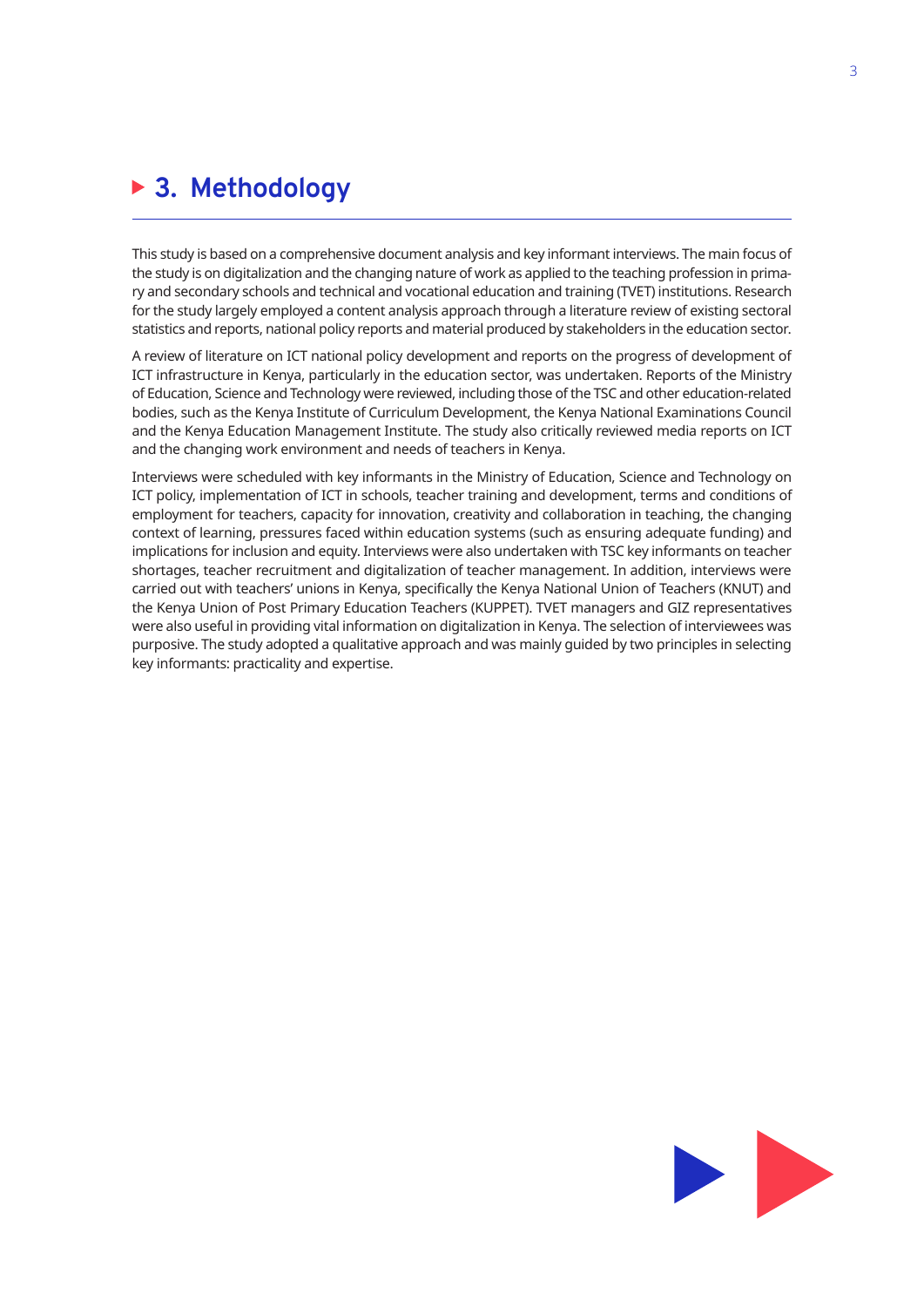## <span id="page-11-0"></span>**4. Brief overview of the education sector**

The Kenyan education sector comes under the aegis of the Ministry of Education, Science and Technology, the role of which is to provide quality education to all Kenyans. It hosts the State Department of Basic Education, which has responsibility for basic education<sup>1</sup>, and the Department of Science and Technology, which is mandated to formulate, promote and implement higher education policies and strategies. TVET resides in the Department of Science and Technology.

The national education system has historically used an 8–4–4 structure: eight years in primary education, four years in secondary education and four years in university. Pre-primary education, comprising 4–5-yearolds, is included in the structure, but is managed by county governments. The TVET system absorbs youth that do not enrol in the mainstream education system at primary, secondary or university levels. A number of Kenyan students are also enrolled in international systems of education, such as the International General Certificate of Secondary Education (Cambridge syllabus).

The TSC is an independent constitutional agency mandated by the Government of Kenya to register and employ trained teachers in public schools or institutions. It also has the mandate to recruit, assign to schools, promote, transfer, discipline and terminate the employment of teachers.

#### **4.1 Teacher data**

It is difficult to establish the number of teachers in the country, including the projected required number, due to fluctuations in the figures from different sources. According to the TSC Strategic Plan 2019–2023, the TSC had 317,069 teachers on its payroll in 30,892 schools as of June 2018 (table 1).

| <b>Level of public</b><br>school | No. of schools | No. of students | <b>No. of teachers</b> | <b>No. teachers</b><br>required | <b>Teacher shortage</b> | Student-teacher<br>ratio |
|----------------------------------|----------------|-----------------|------------------------|---------------------------------|-------------------------|--------------------------|
| Primary                          | 22 2 63        | 8 0 71 6 6 2    | 217 291                | 255 345                         | 38 0 54                 | 37                       |
| Post-primary                     | 8629           | 2761769         | 99 778                 | 158 069                         | 58 291                  | 28                       |
| Total                            | 30 892         | 10833431        | 317069                 | 413 414                         | 96 345                  | 32 (av.)                 |

#### ▶ Table 1. Public schools, students and teachers in Kenya

The TSC estimates an overall teacher shortage of 96,345, of which 38,054 are at the primary school level and 58,291 are at the post-primary level (public secondary schools and middle-level certificate and diploma colleges serviced by the TSC). Due to funding shortfalls, the TSC has not been able to promote qualified and deserving teachers, including those that have attained higher academic qualifications. The promotion of teachers by the TSC entails a salary increment, a new job group or grade, or a more senior position; or a combination of a salary increment and a new grade; or a salary increment, new grade and a more senior position. According to KNUT, by 2020, 257 teachers with master's degrees, 6,370 with undergraduate degrees and 5,453 with diplomas have submitted requests for promotion.<sup>2</sup>

Teacher shortages introduce staffing challenges, especially as the Government of Kenya targets 100 per cent transition of students from primary to secondary school. The situation is made worse by teacher attrition and low replacement and recruitment trends. Teachers are now taking on a greater workload than the recommended 28 lessons per week. Classes are congested, with a high student–teacher ratio in primary

<sup>1</sup> In Kenya, basic education comprises early childhood education and primary and secondary education.

<sup>2</sup> Most of the 30,000 teachers who have attained higher qualifications since 2014 have yet to receive acknowledgement letters from the TSC to enable them to seek promotions.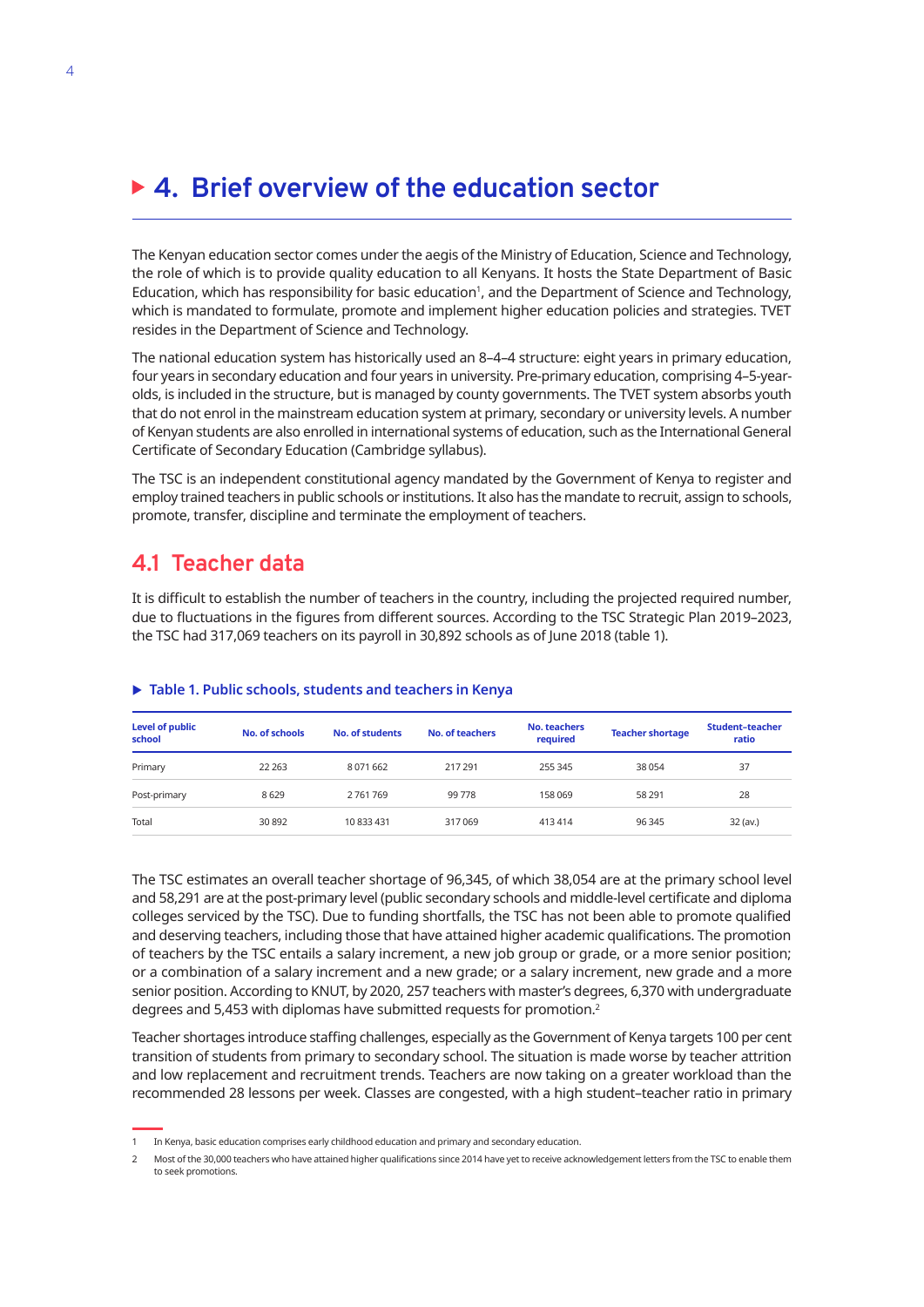schools (56:1) and in secondary schools (41:1).3 Some national schools register even higher student–teacher ratios of 50:1 and 70:1 due to teacher and facility shortages. High student-teacher ratios impact the quality of education and erode confidence in public schools.

In 2018, the TSC received parliamentary approval to hire 88,000 teachers with a budget of 27 billion Kenyan shillings over the three-year period 2018 to 2020 (Wanzala 2018). However, the TSC requires 82 billion Kenyan shillings in order to recruit teachers over a five-year period to address existing teacher shortages, which is close to 100,000 (figure 1). Projections of the TSC Strategic Plan 2019–2023 indicate that the shortage could reach 119,419 teachers by 2023, of which 84,478 will be in secondary schools, if the number of teachers recruited does not increase. Teacher shortages worsened in 2019 with the government's emphasis on a 100 per cent transition of learners from primary to secondary education. Due to shortages, schools have had to employ their own teachers, normally referred to as board of management teachers. They are paid directly by funds raised by the schools' boards of management, usually through levies on parents, resulting in additional financial burdens for parents. These teachers are sourced from the pool of trained and qualified teachers who have not yet been absorbed by the TSC.

In the private school sector, accurate data on teacher shortages are difficult to locate. This is because school ownership varies greatly, encompassing schools owned by religious groups or other faith-based organizations, schools owned by non-governmental organizations and other associations, international schools and individual- or group-owned schools (for example, Nova Pioneer, Woodcreek and Makini schools). In most private schools, especially those that are group-owned or faith-based, class sizes are low compared to public schools. These private schools generally have adequate numbers of teachers (Nishimura and Yamano 2012).



#### ▶ Figure 1: Teacher shortage projections 2020-2023

**Notes:** Annual shortage growth rate = 7,885, estimated by linearly extrapolating from 96,345 in 2020 to the projected 120,000 shortage in 2023.

Annual planned recruitment rate is calculated by averaging the three-year recruitment plan of 88,000 teachers over the three years between 2020 and 2023 (inclusive).

No recruitment is currently planned beyond 2022. That is why the "planned recruitment" number for 2023 is the same as that for 2022.

3 The primary net enrolment rate rose from less than 60 per cent during the pre-2003 period to about 91.2 per cent in 2017 (Government of Kenya 2018a). Increasing enrolments in primary school have generated challenges of high student–teacher ratios and increases in teachers' workload.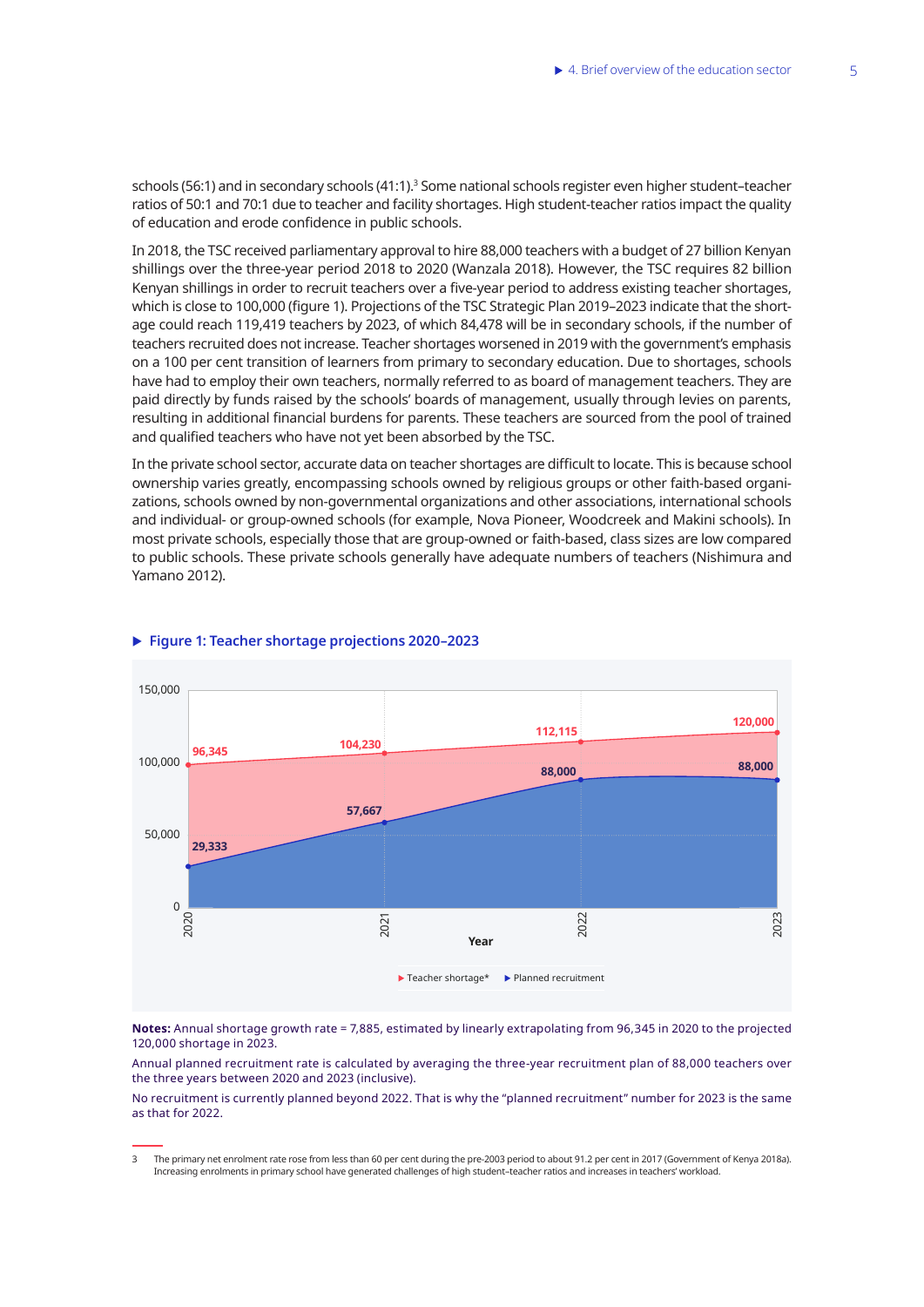<span id="page-13-0"></span>The existing data and literature suggest that teacher attrition in Kenya is determined by both individual and institutional factors. The reasons for leaving the teaching profession include lack of good housing, inadequate water, inadequate social amenities (common in rural areas, arid and semi-arid lands and informal settlements in urban areas), excess workload, poor remuneration and better opportunities elsewhere. Attrition in the teaching profession is also experienced through death and retirement of teachers. Research on teacher attrition in a Kenyan county indicated that: "The pull and push factors were greatly affected by government policies regarding transfer, remuneration, departmental transfers, motivation and generally the welfare of the teacher. … [T]eacher attrition can be controlled and the losses minimized by improving teachers' working conditions, pay and motivation among other things" (Mulei et al. 2016).

Between 1987 and 2016, 22,961 deceased teachers were removed from the TSC employment roll. The country lost an average of 791 teachers per year due to death, translating to two teachers per day.

#### **4.2 Teacher training and professional development**

Kenya has embraced the three conventional teacher education processes: pre-service, in-service and CPD. The government is committed to producing a qualified teaching workforce that is able to carry out a well-developed teaching and learning agenda. The strategic objectives of the National Education Sector Plan are to enhance the equity, quality and relevance of education; to enhance training at all levels; to undertake quality assurance; and to review standards of education and training at all levels (Government of Kenya 2016). Teacher education is offered at three levels of qualification: certificate, diploma and degree. It is carried out in teacher training colleges, technical training colleges and universities. Teacher education programmes are offered as follows.

- **Early childhood development and education.** Teacher training is provided through in-service courses in district centres for early childhood education and is run by the National Centre for Early Childhood Education, which is mandated to develop the curriculum, to train supervisors and trainers and to conduct monitoring and evaluation processes.
- **Primary teacher education.** Training is offered in 30 public and private certificate-level colleges and technical institutes through a two-year residential programme.
- ▶ **Secondary teacher education.** Teachers are trained in teacher training colleges and universities, graduating with diplomas and degrees respectively.
- ▶ Technical teacher education. Training is provided at the Kenya Technical Trainers College, where teachers for secondary schools, technical training institutes, primary teachers' colleges, institutes of technology and vocational polytechnics are trained at diploma level.
- ▶ **Special needs teacher education.** Training is provided to professionally qualified practising teachers through a two-year diploma programme at the Kenya Institute of Special Education.

The expansion of primary and secondary education as a result of the government's policy of free primary and secondary education, and its commitment to 100 per cent primary to secondary transition, have necessitated the training of more teachers. There are currently four public diploma teacher training colleges in the country (Kagumo, Kibabii, Lugari and Moiben) (Government of Kenya 2016, 21).

According to the National Education Sector Strategic Plan 2018–2022, education is undergoing key reforms, including a shift to a competency-based curriculum and competency-based assessment at the basic education level, and a shift to competency-based education and training at the TVET level. This presents opportunities for reforms in pre-service teacher preparation to produce teachers with the requisite skills to implement the competency-based curriculum and align pre-service teacher education to competency-based education (Government of Kenya 2018a). A report of the Kenya Institute of Curriculum Development identified the following shortcomings of teacher education programmes: lack of adequate knowledge of content; inadequate professional skills, values and attitudes; and need for mentoring. The report recommended that teacher education in Kenya be organized at three levels – early years teacher education, middle school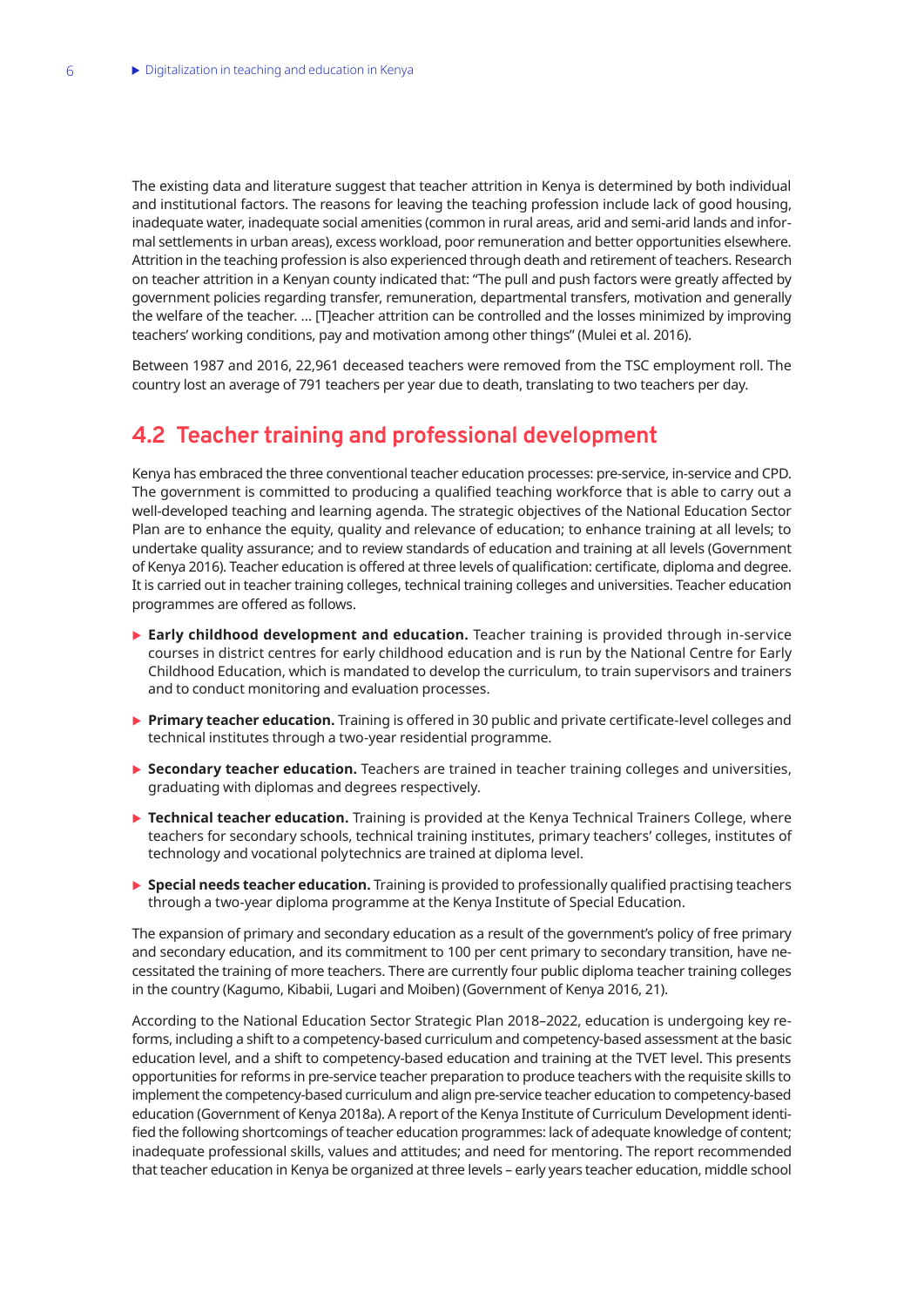<span id="page-14-0"></span>teacher education and secondary school teacher education – and that it be operationalized in six teacher education programmes (KICD 2016):

- $\blacktriangleright$  early years teacher education;
- $\triangleright$  middle school teacher education;
- $\triangleright$  postgraduate diploma and Bachelor of Education in secondary teacher education;
- $\triangleright$  post diploma in technical teacher education;
- $\triangleright$  post diploma in special needs teacher education;
- $\triangleright$  continuous professional teacher development.

The role of the TSC was focused on teacher recruitment, and it was only recently that it became actively involved in CPD. That involvement stemmed from the 2016 report of the Kenya Institute of Curriculum Development, which identified low subject mastery and insufficient pedagogical skills as factors that negatively impacted quality in schools. It called for the initiation of CPD programmes for those already employed via in-service education and training and teacher professional development modules. The TSC would continue to ensure institution-based quality assurance and standards of the programmes (Government of Kenya 2016). The National Education Sector Strategic Plan 2018–2022 report outlines the government's plan to align the skills, attitudes and competencies developed through teacher professional development programmes with the National Qualifications Framework and to link them to professional progression pathways (Government of Kenya 2018a).

The Ministry of Education, Science and Technology, working with the TSC, supports science-oriented teachers with paid leave if they want to return to college for further education and qualifications. This is not the case for arts-based subject teachers. The net effect has been an increase in the number of students pursuing Bachelor of Education programmes at university in science subjects. A shortage of teachers in arts subjects is now being witnessed. Also, any funding for in-service training is focused on programmes such as Strengthening Mathematics and Science Subjects (SMASS), while arts-based subjects have no specific programme for in-service teacher development.

Finally, cascaded in-service training, which characterizes most Ministry of Education, Science and Technology initiatives, allows only a few selected teachers to attend the training with the hope that they will train their colleagues on return to their work stations. This system has not been successful, as the selection process in some schools can lead to disagreement among colleagues, reducing the likelihood of teachers passing on training on their return to school.

In 2019, a strong conversation ensued among education stakeholders with regard to how to equip teachers for the future. This included a proposal to eliminate the traditional Bachelor of Education training introduced in 1972 by separating subject and pedagogical content. Specifically, students would first be required to complete an undergraduate basic degree in either science or arts in two subjects that they wanted to teach, followed by one-year specialized postgraduate diploma training in education.

#### **4.3 Financing**

According to UNESCO Institute for Statistics data, expenditure on education as a share of total government expenditure in Kenya has been declining for over a decade to below the Global Partnership for Education (GPE) target of 20 per cent. Education funding in Kenya comes from the central government, the National Government Constituencies Development Fund, county governments, households (parents), non-governmental organizations, religious bodies or faith-based organizations, the private sector and individual companies, external loans and grants and internally generated funds (KIPPRA 2019).

The Ministry of Education, Science and Technology allocates the larger share of its annual budget to fund the free primary and secondary school education. In the 2019/20 financial year the ministry received 473.3 billion Kenyan shillings out of a total budget of 3.08 trillion Kenyan shillings. The largest share of expenditure goes to primary school education, where the student population is highest.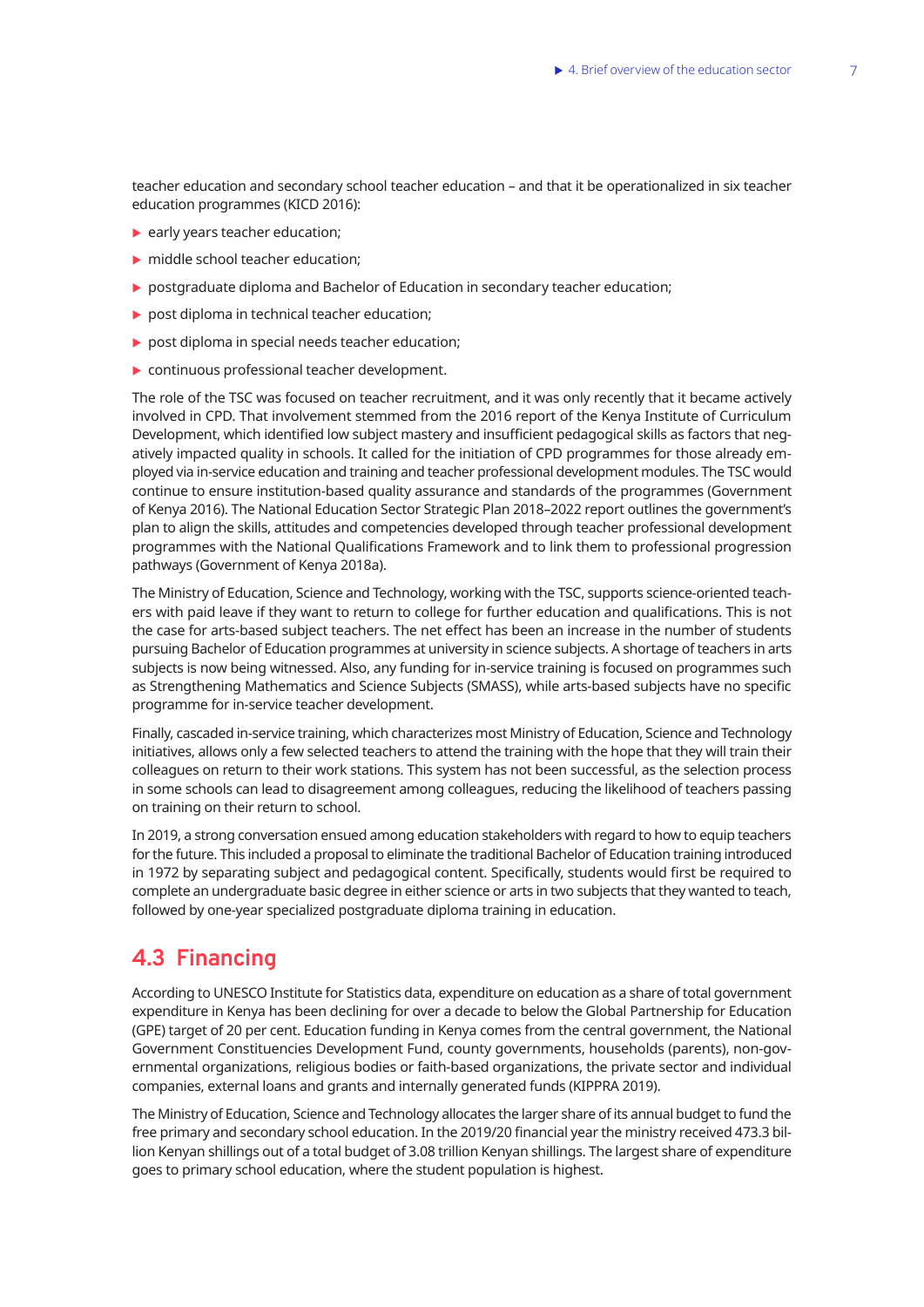<span id="page-15-0"></span>While education expenditure as a percentage of total government expenditure may have declined across all education levels, the total expenditure per student (US\$ purchasing power parity) rose from US\$254 in 2012 to US\$313 in 2015 (UNESCO Institute for Statistics data). This indicates inadequate progress in government funding of the education sector. According to the Education Sector Report of 2016, in Kenya the overall education sector budget and projected resource allocations showed an increase from 339,924 million Kenyan shillings in 2016/17 to 349,861 million Kenyan shillings in 2017/18. Allocations to basic education increased from 56,246 million Kenyan shillings in 2013/14 to 67,106 million Kenyan shillings in 2015/16, while total budgetary allocations to the TSC increased from 165,683 million Kenyan shillings in 2013/14 to 186,586 million Kenyan shillings in 2015/16.

The 2016 Education Sector Report noted that the key priority areas to be financed include teacher resource management (recruitment of 5,000 additional teachers and promotion of the existing workforce), free primary education, free secondary education, university education, TVET infrastructure and science and technology research. An additional allocation was provided for the establishment of seven new universities.

In 2018/19, the Government of Kenya spent 3.9 per cent of the national budget on early learning and primary education, which was a 48 per cent increase in the allocation from 2017/18. Despite this increase, allocations to primary education declined by 4.1 per cent, and have been declining since 2015/16. The free primary education programme, which accounts for 87.5 per cent of the primary education budget, is facing a funding deficit of 3.4 billion Kenyan shillings. An analysis of Kenya's 2018/19 budget estimates states that the reduction in funding does not respond to the government's commitment to achieve universal primary education and may have negative implications for achieving the programme's targets for 2018/19, such as the planned increase in beneficiaries by 100,000 students (Government of Kenya 2020).

#### **4.4 Terms and conditions of employment**

Teachers in public schools are not allowed to hold any other jobs, as it is expected that their entire working time be committed to the schools to which they are posted. However, teachers are allowed to venture into business; in rural areas, for example, they may be involved in agriculture on both a subsistence and a commercial basis, while in urban areas they may run retail shops or taxi cab businesses. Having a business "on the side" is common among both public and private teachers, in both primary and secondary schools.

Public school teachers in Kenya are represented by two main unions: KNUT for primary school teachers, and KUPPET for secondary schools and middle-level colleges offering certificates and diplomas with TSC tutors. Once a teacher is recruited by the TSC they are automatically enrolled in one of the unions – KNUT or KUPPET, as appropriate. Teachers in private schools do not have a national private teachers' union.

#### **4.5 Existing policy frameworks**

Major educational reforms have taken place in Kenya since 2010, with a number of frameworks and policies being developed outlining the principles and long-term goals to guide planning in the Ministry of Education, Science and Technology. Such reforms take place within the context of Kenya's commitment to implementing a number of national and international instruments, including the 2030 Agenda for Sustainable Development, Education for Sustainable Development, the African Union Agenda 2063, the Kenya Vision 2030, the 2010 Constitution of Kenya and the Big Four Agenda. The Big Four Agenda is centred on the Government of Kenya's priorities for 2019/20, namely universal health care, affordable housing, manufacturing and food security. These are prioritized in the Third Medium Term Plan of the Kenya Vision 2030.

Policy documents that aim to promote innovative transformation and guide the future direction of the Kenyan education sector include the National Education Sector Strategic Plan, 2018–2022, and the Policy Framework for Reforming Education and Training for Sustainable Development in Kenya, 2019 (Government of Kenya 2019a). Through the National Education Sector Strategic Plan, 2018–2022, "Kenya strives to provide quality and inclusive education, training and research for sustainable development … realized through providing, promoting and coordinating competency based equitable learner centred education, training and research that is relevant to the labour market. [It] purposes to increase access and participation, raise the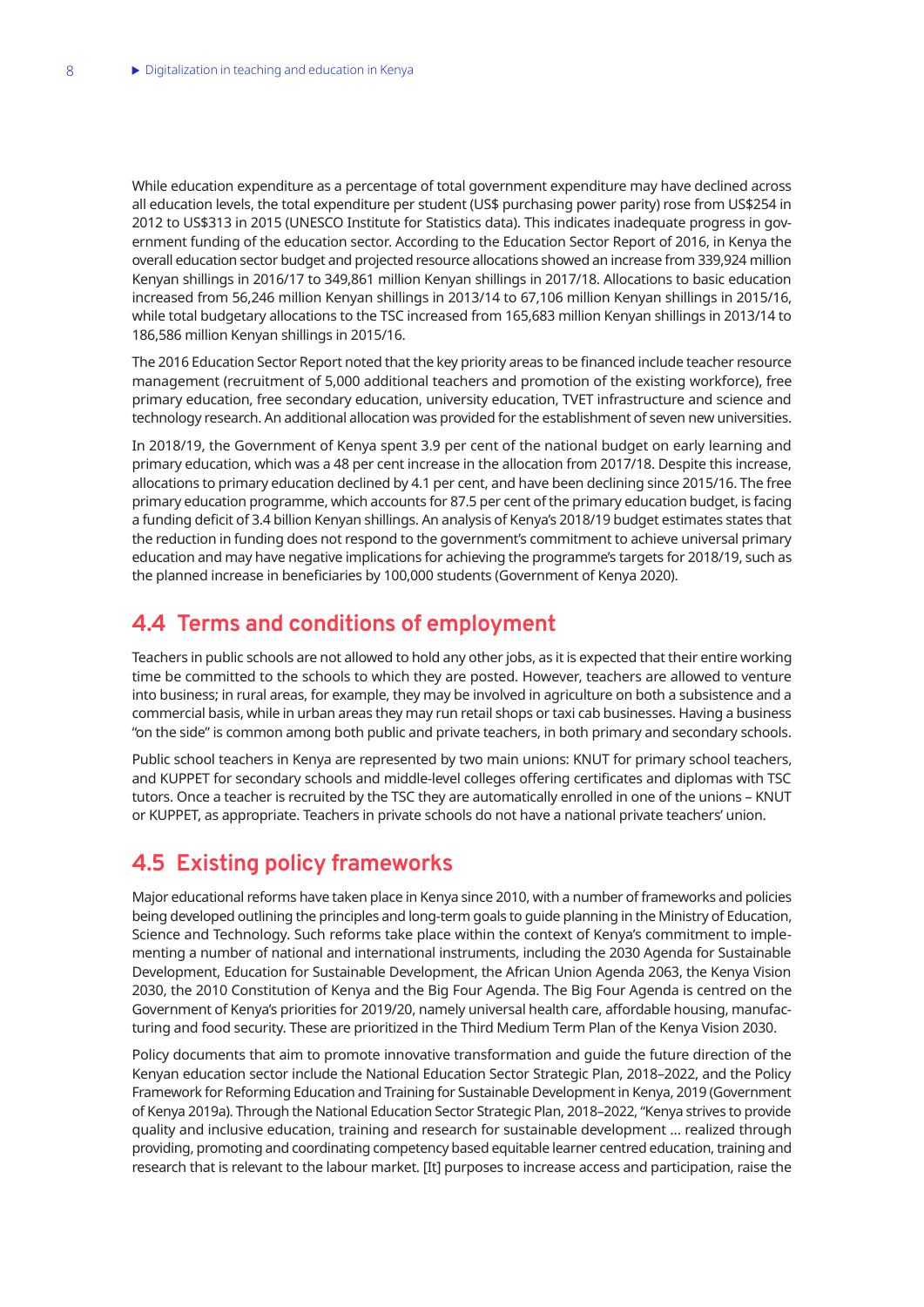quality and relevance and improve governance and accountability in education, training and research with an emphasis on Science, Technology and Innovation" (Government of Kenya 2018a, xii). Complementary to that, the Policy Framework for Reforming Education and Training for Sustainable Development in Kenya, 2019, "provides the framework for delivery of inclusive, equitable, quality and relevant education, training and research that promotes lifelong learning opportunities for all" (Government of Kenya 2019a, 20). A summary of policies and frameworks developed within this period is outlined in table 2.

#### ▶ Table 2. Policies and frameworks in the education sector in Kenya

| No. | <b>Policies and frameworks</b>                                                                                                    |
|-----|-----------------------------------------------------------------------------------------------------------------------------------|
| 1.  | National Education Sector Strategic Plan, 2018-2022                                                                               |
| 2.  | Third Medium Term Plan 2018-2022: Transforming Lives: Advancing Socio-economic Development through the Big Four, 2018             |
| 3.  | Education Sector Disaster Management Policy, 2018                                                                                 |
| 4.  | Sessional Paper No. 1 of 2019: A Policy Framework for Reforming Education and Training for Sustainable Development in Kenya, 2019 |
| 5.  | Mentorship Policy for Early Learning and Basic Education, 2019                                                                    |
| 6.  | Policy Framework for Nomadic Education in Kenya, 2019                                                                             |
| 7.  | National Pre-Primary Policy Standards Guidelines, 2018                                                                            |
| 8.  | Competency Based Education and Training Policy Framework, 2018                                                                    |
| 9.  | Sector Policy for Learners and Trainees with Disabilities, 2018                                                                   |
| 10. | Implementation Guidelines: Sector Policy for Learners and Trainees with Disabilities, 2018                                        |
| 11. | National Pre-Primary Education Policy, 2017                                                                                       |
| 12. | Basic Education Framework, 2017                                                                                                   |
| 13. | Education for Sustainable Development Policy for the Education Sector, 2017                                                       |
| 14. | National Education Sector Plan, Volume Two: Operational Plan, 2017/18-2019/20 (Education Sector Report, 2016)                     |
| 15. | National Education Sector Plan, Volume One: Basic Education Programme Rationale and Approach, 2015                                |
| 16. | Education and Training Sector Gender Policy, 2015                                                                                 |
| 17. | Basic Education Act No. 14, 2013                                                                                                  |
| 18. | Science Technology and Innovation Act No. 28, 2013                                                                                |
| 19. | Technical and Vocational Education and Training Act No. 29, 2013                                                                  |
| 20. | Policy Framework for Science, Technology and Innovation, 2012                                                                     |

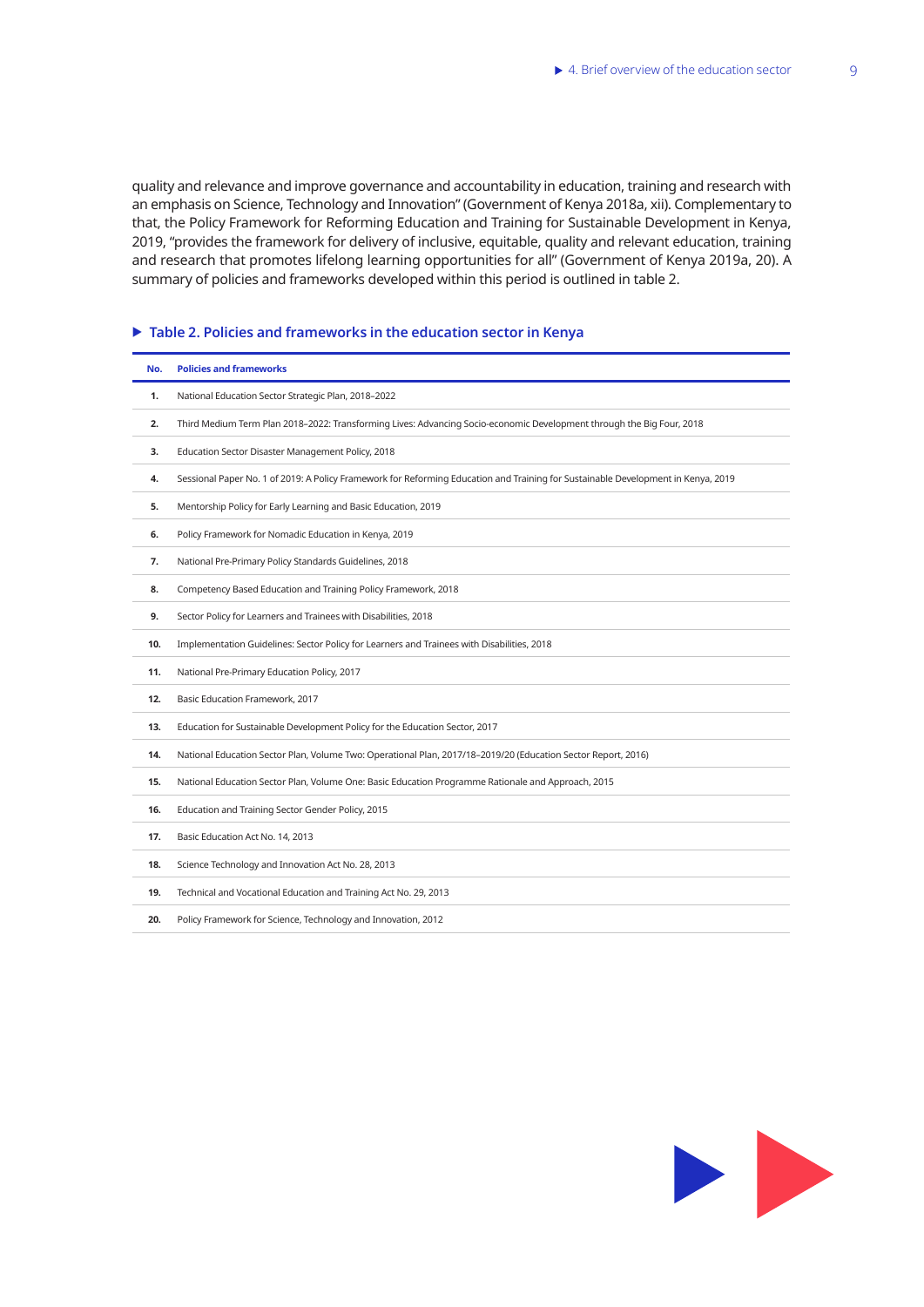## <span id="page-17-0"></span>**5. Technology and teacher management**

The National Education Sector Plan articulates the government's commitment to integrating ICT in teaching and learning, including through developing new knowledge and technologies and promoting and coordinating the development of science and technology. In relation to teacher management, the sector aims to enhance quality teaching, professionalism and teacher integrity in all educational institutions, and to recruit and ensure sufficient teaching staff for public primary and secondary institutions (Government of Kenya, 2016).

The TSC is mandated to manage the teaching service for basic education. Its mandate and function are to register, recruit, maintain and provide teacher support in the implementation of the curriculum (Government of Kenya 2018b). The TSC reviews education standards and the training of persons entering the teaching service, and advises the national government on matters related to the teaching profession (Government of Kenya 2016). In this respect, the TSC manages the Teacher Management Information System (TMIS).

In addition to the TMIS, the National Education Management Information System (NEMIS) and the Financial Management Information System (FMIS) are used for management of data in the education sector in Kenya. NEMIS, TMIS and FMIS were funded in 2018 through education sector programme implementation grants sourced from the GPE (GPE 2019a). The GPE is supporting Kenya's efforts to adopt new technologies to strengthen the collection of data for education planning and decision-making (GPE 2019b).

#### **5.1 Teacher Management Information System**

In Kenya, the TSC is mandated as the body fully in charge of all matters pertaining to teacher management. However, no data are collected on teacher management in private schools by the TSC. To assist the TSC in effectively accomplishing its mandate, in 2015–16 the TMIS was developed to enhance efficiency in the management of teachers' data (Government of Kenya 2016). The TMIS is administered at the TSC head office and is utilized in ensuring effective teacher management through centralized and up-to-date data. There is harmonized and timely access to teacher information at all administrative units and at national, district and education institution levels. The data are updated on a termly basis and capture teachers' information, school details and student enrolment, among other information. Schools are expected to provide and update basic school-level information and provide data on student enrolment and teaching workload. Schools generally comply with these requirements and the TSC has put in place mechanisms to ensure that data are submitted on time.

In an effort to improve service delivery, the TSC is in the process of providing a multichannel mobile technology platform to improve interaction with its teachers (Government of Kenya 2016, 38). This is intended to facilitate capture of real-time data by the TSC, enabling it to respond quickly to any matters that need to be addressed. This is an improvement on the previous system of collecting data in hard copy.

It is observed in the National Education Sector Strategic Plan, 2018–2022, that the existing data management practices in the sector do not support the generation of evidence-based, timely, reliable and correct data. Institutions within the education sector tend to operate in silos and use different data systems that do not talk to each other, occasioning mismatch of information and data sets. Currently, there are overlapping school-level data maintained by the TSC, the Kenya National Examinations Council and the Ministry of Education, Science and Technology. Each of these institutions maintains separate data sets with separate school codes for the same school, causing challenges in harmonization of the data sets (Government of Kenya 2018a). Besides, as revealed through key informant interviews, schools and teachers face challenges arising from a lack of reliable internet connectivity, leading to slow online collection and submission of data.

#### **5.2 National Education Management Information System**

Data and information are critical in presenting and managing issues in the education sector (Government of Kenya 2017a). These issues include accessibility and participation of learners, quality and equity of education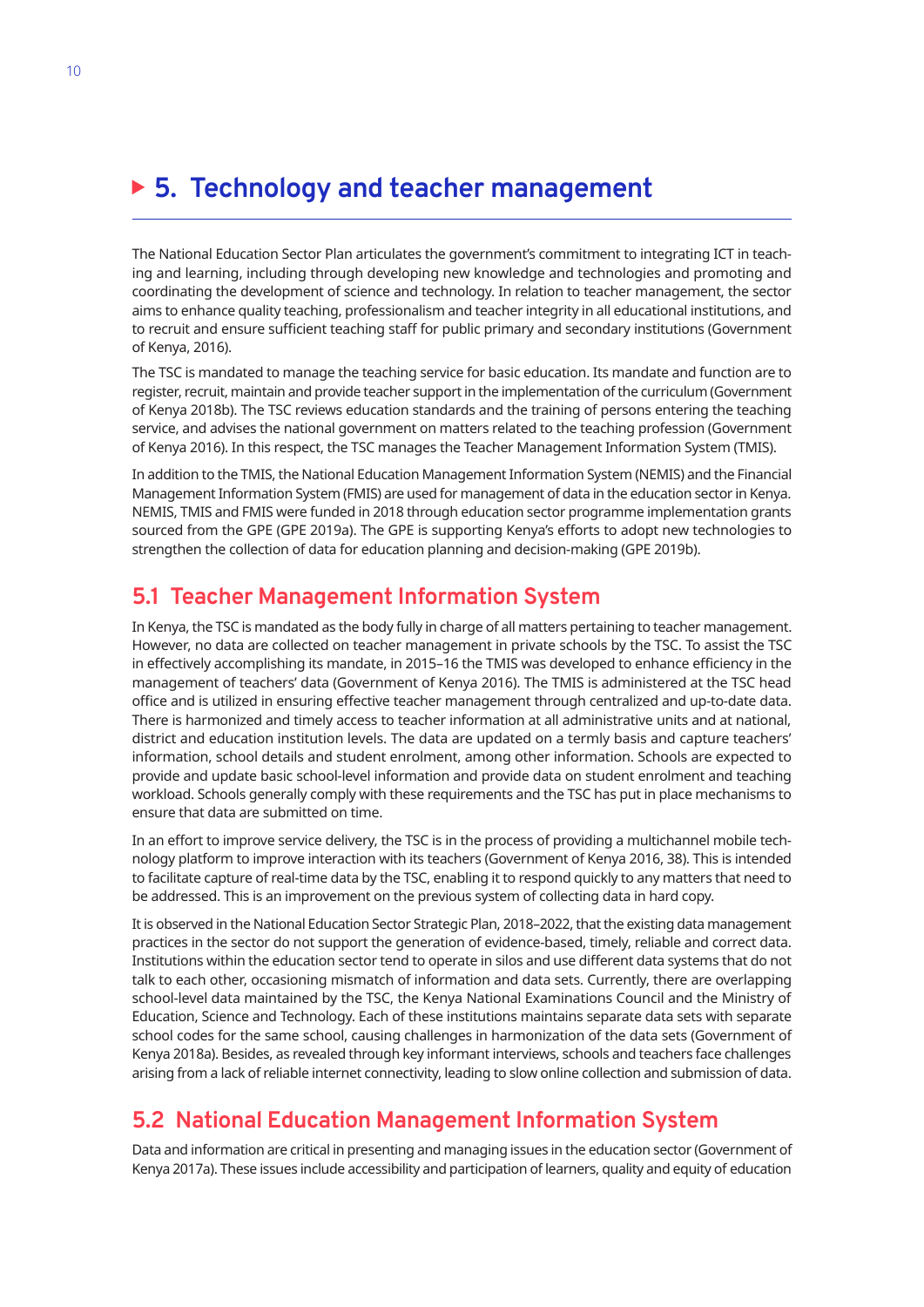<span id="page-18-0"></span>and internal efficiency. The education sector needs to facilitate the production of timely, accurate and reliable data from institutions of learning. In order to provide quality, reliable and timely education statistics to enrich education planning, the Ministry of Education, Science and Technology designed and developed NEMIS, a web-based data management system that collects data and information on schools, teachers and learners from education institutions. The heads of institutions periodically provide data to ministry officials. NEMIS is located in the Ministry of Education, Science and Technology, and ministry staff are charged with updating information and maintaining the system.

A key feature of the system is the issuance of unique identification markers to schools, learners and all staff members in learning institutions. Through this system, the Ministry of Education, Science and Technology can track each stage of a learner's education and ensure the registration and legitimacy of schools and education institutions. The data collected are intended to aid decision-making and planning, including effective resource allocation and data-driven policy development and implementation. The information generated is also designed to assist with monitoring and evaluating education sector performance and outcomes in order to assess quality and efficiency and guide future decision-making (box 1).

The report of the National Education Sector Plan, 2013–2018 (Government of Kenya 2015a), notes several challenges when it comes to implementing NEMIS: data sets are incomplete due to poor response rates, particularly from private schools; in most cases, the data are captured manually through hard copy questionnaires or summaries submitted by subcounty education officers; ICT has not been fully utilized to improve data flows due to lack of continuous connectivity between the districts and the Department of Education (charged with basic education at the Ministry of Education, Science and Technology), compromising data capture and real-time transfer at the lower levels; and various directorates, semi-autonomous government agencies and the TSC are collecting similar data at different times, producing different statistics for different users, leading to conflicting policy decisions.

Regarding online student registration, to date primary and secondary school learners have been registered on NEMIS. Going forward, the system needs to be expanded to include learners from other subsectors, including the pre-primary, TVET and university subsectors (Government of Kenya 2018a).

#### ▶ Box 1. NEMIS modules

**Institution module.** This module captures data on registration and physical aspects of schools and education institutions. It has six submodules: institutional registration; school infrastructure; school utilities; co-curricular activities; teaching and learning material; and emergency reporting.

**Learner module.** This module captures data on the performance, progression and transition of learners in the education system from the time of their registration. It has five submodules: unique personal identifier; learner registration; student mobility; performance progression; and learner talent.

**Staff module.** This module captures data on teaching and non-teaching staff from the beginning of their appointment. It has five submodules: teaching and non-teaching staff registration; teacher mobility; teaching subject areas; study areas; and teachers' responsibilities.

**Finance module.** This module tracks income and expenditure at all education institutions. It has five submodules: fees; capitation; income returns; development funds; and expenditure returns.

#### **5.3 Financial Management Information System**

The FMIS was developed in order to consolidate and extend financial management processes consistent with the National ICT Master Plan, 2013/14, and the government's financial management regulations and practices. The FMIS resides in the Ministry of Education, Science and Technology. Utilization of the FMIS was to be expanded to county and institution levels in support of financial management and administration in devolved decision-making, though technical and skilled human resources presented challenges. Timely and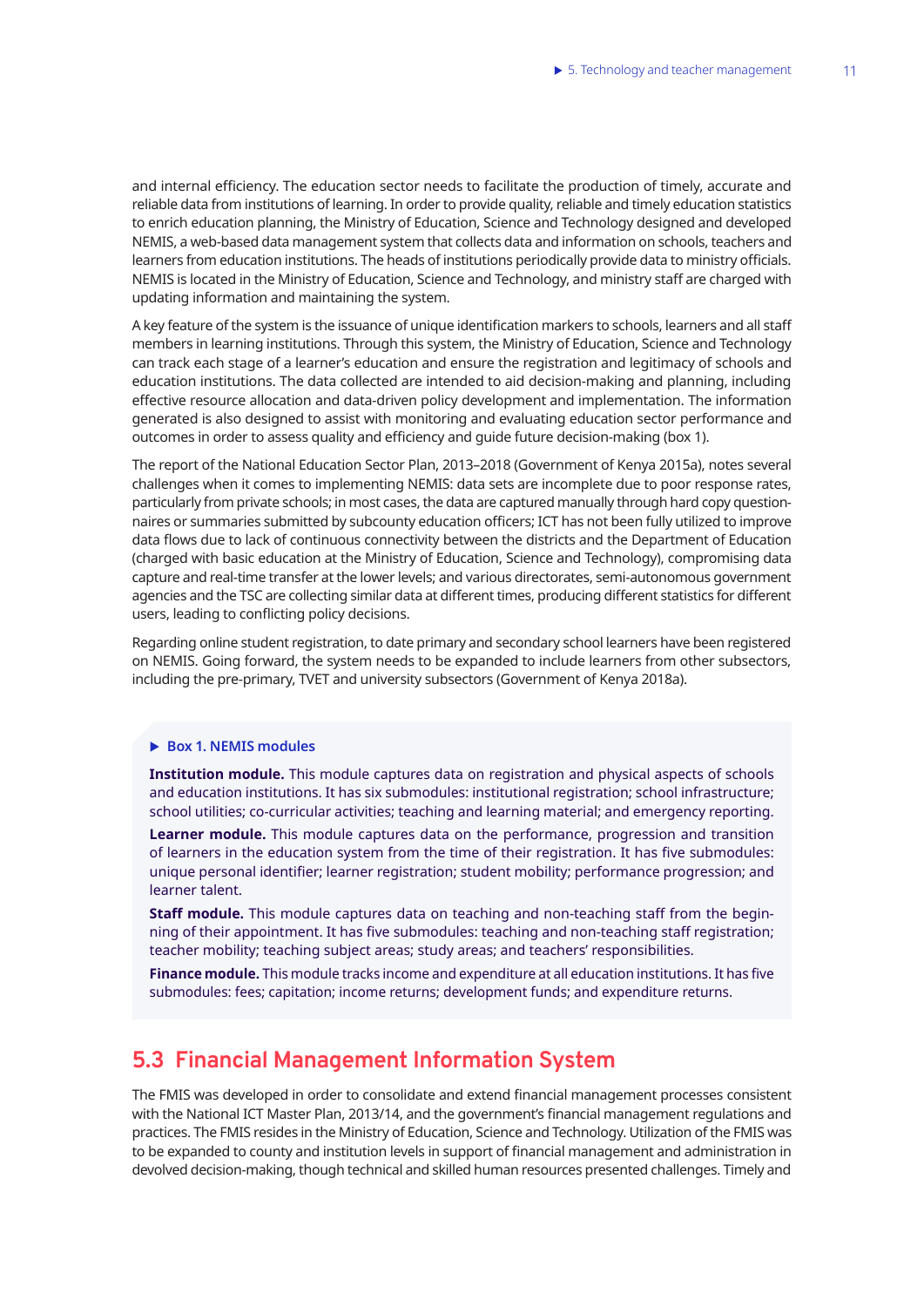accurate financial reporting by schools makes it easier for the Ministry of Education, Science and Technology, the TSC and the Kenya Institute of Curriculum Development to share information through NEMIS, TMIS and FMIS (Government of Kenya 2015b).

Strategies and actions in the National ICT Master Plan were designed to strengthen the capacity of operational management and the FMIS in the education sector. The FMIS was implemented over a three-year period jointly by the National Treasury, the Ministry of Education, Science and Technology and the TSC, with a focus on:

- $\triangleright$  formulation and implementation of a medium-term organizational development plan that will deal with issues such as staffing, budgeting, information technology (IT) hardware, software development and networking and communication infrastructure;
- $\triangleright$  introduction of a nationwide unified school financial record-keeping system via the revision of the unified school record-keeping and administration guidelines (as consistent with the FMIS), training all school principals and clerks on unified record keeping and formulation by the Ministry of Education, Science and Technology of policy and regulatory guidelines on school financial reporting as an obligatory function through the FMIS.

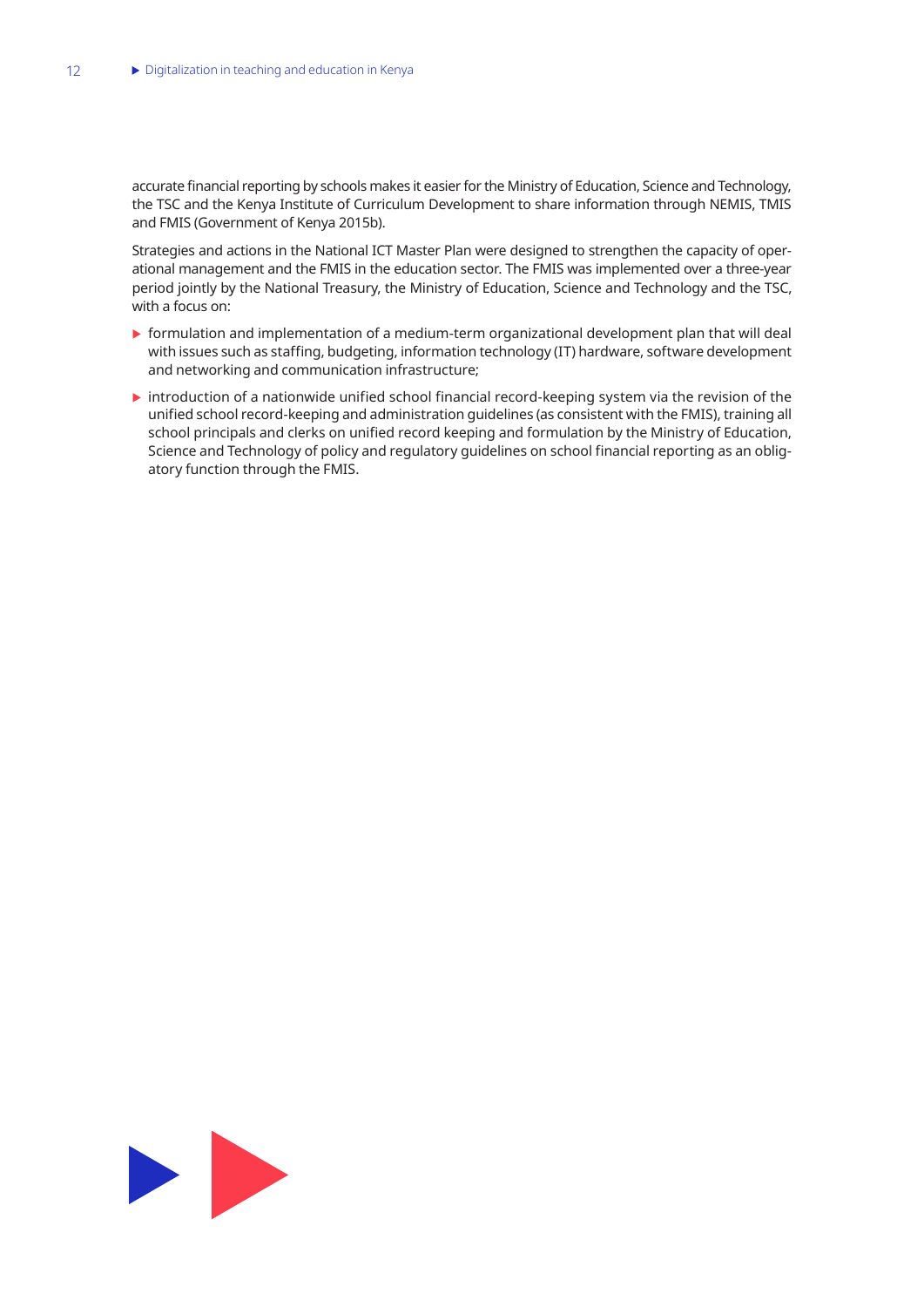# <span id="page-20-0"></span>▶ 6. Digital skills training and development **for teachers**

In order to promote digitalization of teacher education, the Ministry of Education, Science and Technology has facilitated identification of the required ICT competencies for teachers, school managers and education managers; ensured that educational managers at all levels have the requisite skills for ICT leadership; reviewed the teacher training curriculum at pre-service level to equip them with the relevant ICT skills, knowledge and competencies for effective teaching and learning; developed an in-service ICT teacher training curriculum across all levels of education; and ensured that all teachers and teacher educators at all levels of the education system are facilitated to acquire their own ICT equipment under a one-device per teacher policy (Government of Kenya 2019a, 140).

Kenya is committed to lifelong training and education for supporting the creation of a globally competitive and adaptive workforce to meet the requirements of a rapidly industrializing economy. Among the flagship education and training projects for 2012 were plans to establish a teachers' recruitment programme to employ 28,000 more teachers for improving quality and ensuring that all schools had adequate numbers of teachers, and establishing a computer supply programme that would equip students with modern IT skills (Government of Kenya 2007, 12). These targets were not fully achieved. The computer supply programme, involving assembly of computers in local facilities in Kenya, could not meet its targets. The challenges came from the fact that the prerequisite infrastructure, including electricity and internet connectivity, was lacking.

The provision of a skilled workforce, the promotion of research and development and the integration of ICT into teaching and learning are expected to contribute to the government's development agenda. The Government of Kenya, through the Ministry of Education, Science and Technology, initiated a Teacher Education and Professional Development Programme in partnership with the United States Agency for International Development (USAID) and the private sector between 2007 and 2013. The programme targeted in-service teachers in all public primary schools and diploma teacher training colleges with the aim of improving the quality of instruction at public teacher training colleges to better prepare trainees for the classroom, including integrating ICT into teaching and learning (Management Systems International 2013).

The USAID/Kenya (2013) report shows that towards the end of the project in March 2013 over 8,000 tutors and educators and 32,000 teachers and teacher trainees had been trained on various aspects of improving educational quality. Twenty colleges had launched professional development centres that used action research to continually improve teachers' skills. More than 290 teachers used ICT tools in the classroom after going through the Teacher Education and Professional Development Programme. Teacher support teams were developed in North Eastern, Coast and Central Provinces to support teachers in integrating new technologies in lessons and teaching methods. More than 4,600 primary and 270 secondary school learners had benefited from the computer and communications equipment (USAID/Kenya 2013; Management Systems International 2013).

In order to support the Teacher Education and Professional Development Programme, capacity-building for primary school teachers became a priority. In accordance with the Teachers Service Commission Act of 2012, the TSC prepared a harmonized curriculum for ICT integration and embarked on capacity-building for teachers and education managers to effectively lead the utilization of ICT in education. The main objective was to have "all or most of the teachers trained in the integration of ICT in education by 2016" (TSC 2013, iv). The capacity-building was also meant to support the implementation of the School Laptop Project, which was launched in 2013–14 with the aim of equipping students beginning their primary education with a laptop in order to develop their digital literacy skills.

Furthermore, in 2015, a sensitization workshop was held by the Ministry of Education, Science and Technology for training teachers on the application of ICT for teaching, learning and management (Government of Kenya 2016). Since 2016, through the Digital Literacy Programme, efforts have been made to enhance the digital skills of teachers at primary school level, with a total of 80,980 teachers being trained. Furthermore, as part of the teacher education reform programme, the ICT skills of teachers were enriched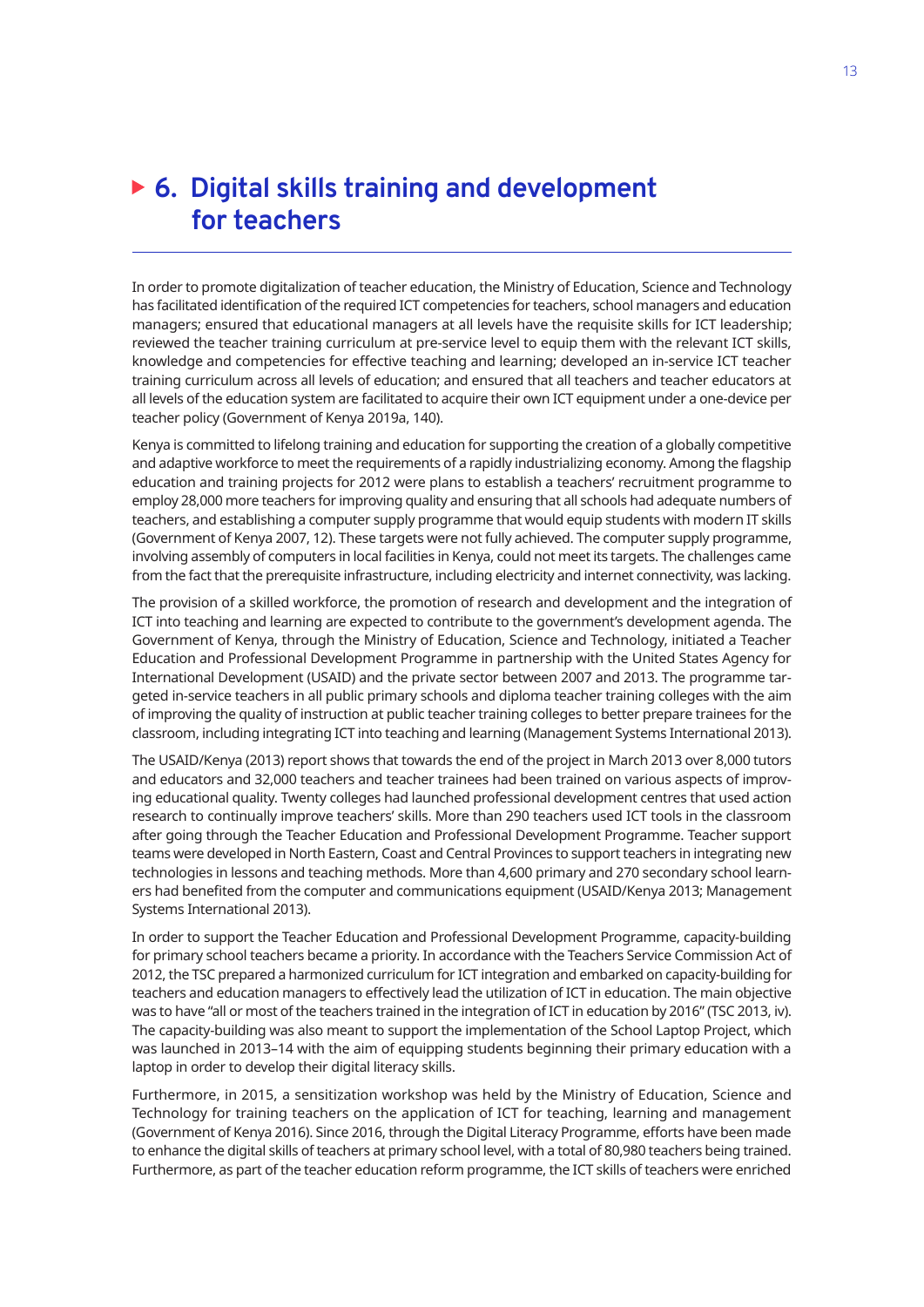through a teacher professional development programme (KICD 2016) that aimed to build the capacity of TSC field officers on ICT integration in teacher performance appraisal and development processes, and introduce ICT-enabled teaching and learning support materials for early grade mathematics (Government of Kenya 2018a).

Albeit at low levels, in all training institutions teachers are exposed to digital facilities within the training process, especially when learning how to develop teaching and learning content. Not all teacher trainers, however, have undertaken training in digital technology and may lack the needed digital skills. CPD is necessary to develop a skilled and innovative teacher workforce that can integrate ICT for student learning.

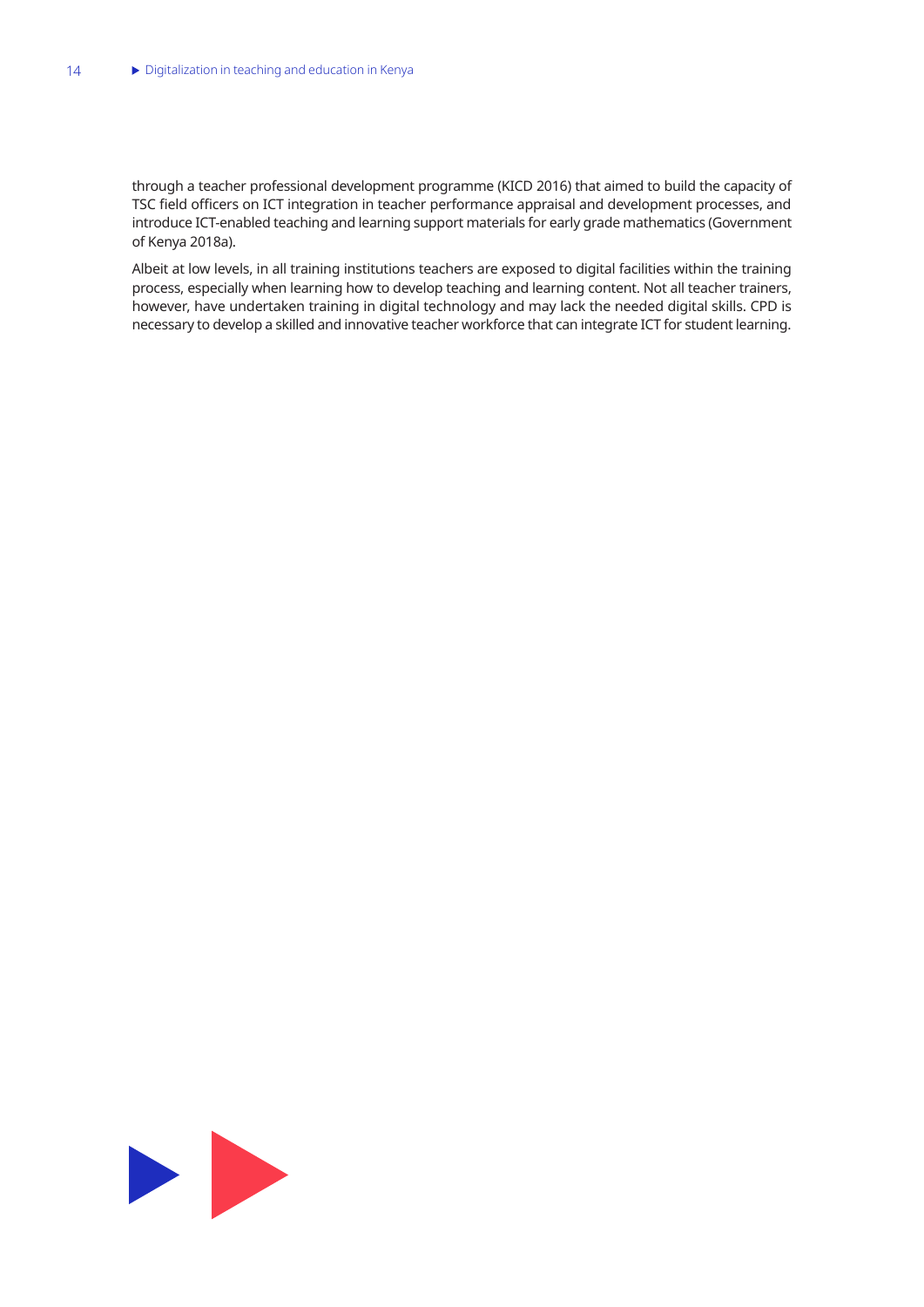# <span id="page-22-0"></span>**7. Pedagogical uses of technology**

One of the strategic goals of the education sector is to promote open and distance learning and integrate ICT in curriculum delivery at all levels of education and training (Government of Kenya 2016). During 2013–14, the Ministry of Education, Science and Technology initiated the School Laptop Project with the intention of equipping every student beginning their primary education with digital technology skills to prepare them for work in the twenty-first century (TSC 2013). In anticipation of the project, the Kenya Institute of Curriculum Development, which is mandated to develop curriculum under the Kenya Institute of Curriculum Development Act, 2013, developed digital content for teaching and learning.

Efforts towards affordable production of digital devices through local assemblage, as revealed through key informant interviews, did not materialize, as device parts, including the plastic covers, needed to be imported. Locally assembled devices are subject to tariffs on imported parts, making the final product less affordable. Other challenges included lack of readiness of digital content, leading to a delayed launch and government budgetary constraints. A report by the Kenya Human Rights Commission observes that criticism of the project "focused on whether laptops are a priority and especially in schools that are under-resourced and lack electricity, in particular those in marginalized areas. … there is need for putting out a clear strategy outlining how the program will be rolled out including some of the threats to the programme. Further, it should endeavour to get the marginalized children connected" (KHRC 2014, 44).

According to a 2019 newspaper article, five years after the projected launch of the School Laptop Project the government openly recognized that the project was not viable. The article noted that the project was poorly conceptualized and planned (The Standard 2019). Instead, the Ministry of Education, Science and Technology planned to set up one computer laboratory for each of the 25,000 public primary schools across Kenya, which is thought to be more feasible than a laptop per child in public primary schools. According to another article, the laptop project failed due to a lack of funds, electricity, teacher training, storage and digital devices to run the digital programme in schools (Nyaundi 2019).

The Ministry of Education, Science and Technology has an ICT directorate run by a deputy director for the digitalization of education to support teachers in integrating ICT. The Digital Literacy Programme, which was launched in 2016 by the Ministry of Information, Communication and Technology for training teachers in delivery of digital learning content, envisages integration of ICT in schools through the following means:

- $\blacktriangleright$  digital content: to be developed by the Kenya Institute of Curriculum Development, which is responsible for also vetting private entities for content approval for basic education;
- $\triangleright$  policy frameworks: includes the National ICT Policy of 2006, revised in 2019, and the draft ICT Integration in Education for Basic Education Policy;
- $\triangleright$  ICT infrastructure: developing an environment for ICT integration, including access to power supply and electricity in all public institutions by solar power or national grid;
- $\triangleright$  capacity-building: providing the requisite knowledge and skills to administrators and education managers (head teachers, school boards of management, Ministry of Education, Science and Technology officers at national, county and subcounty levels) and teachers on the use of ICT for teaching and learning.

At its inception, the purpose of the Digital Literacy Programme was to integrate ICT into the education curriculum in order to enhance effective delivery of learning materials in all public primary schools in Kenya (Government of Kenya 2016). The programme pilot was successfully carried out in 150 public primary schools: three schools from each of the 47 counties and nine special needs schools. Under the programme, more than 12,000 digital devices were distributed. Phase 1, which ended in June 2019, was themed "Learning to Use" and focused on exposing teachers and students to user-friendly technology. Phase 2, which was initiated in July 2019, was themed "Using to Learn" and focused on setting up shared digital learning resource centres in schools with appropriate infrastructure and tools. Phase 3, yet to be initiated, is themed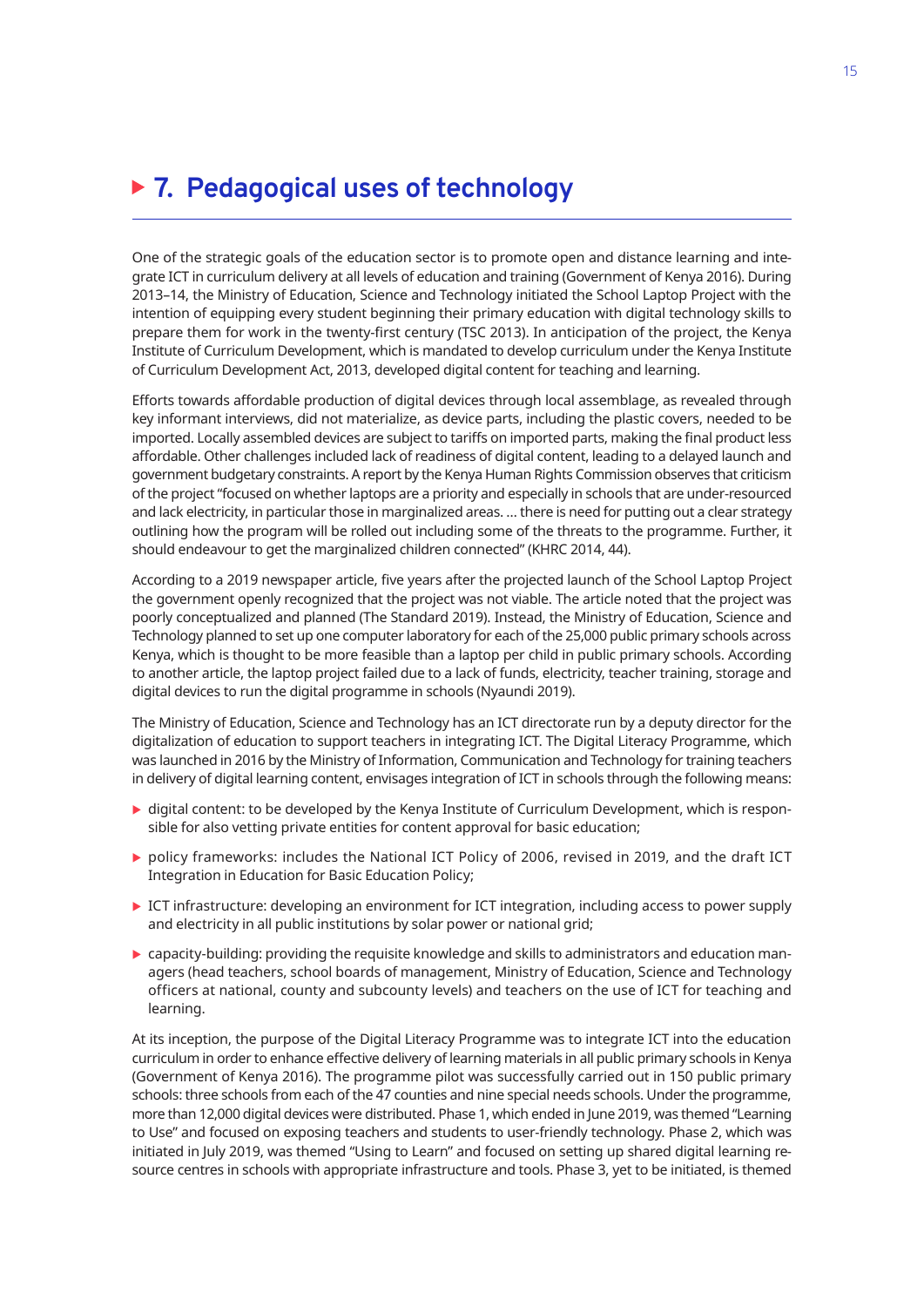"Using to Produce", and will focus on making use of technology for employment creation and mentoring learners for development at the tertiary level.

In the early stages of the programme, 150 public primary schools were supplied with digital devices; over 63,550 teachers were trained on ICT integration; and over 1.2 billion Kenyan shillings was disbursed for infrastructure (Government of Kenya 2016). Further, in the implementation of the Second Medium Term Plan, 2018–2022, under the Digital Literacy Programme a total of 882,765 learner digital devices, 43,777 teacher digital devices, 21,133 content access points and 19,409 projectors were supplied to primary schools to support the integration of ICT into teaching and learning. Moreover, 91,526 education professionals were trained to support the programme for integration of ICT and assistive technology for learners with special needs (Government of Kenya 2018b, 81).

The Ministry of Education, Science and Technology is also aiming to implement the Laptops and Assistive Technology Plan for Learners with Special Needs through the Digital Literacy Programme. The plan will include provision of assistive technology and specialized laptops to assist visually impaired and physically disabled students in their learning; provision of laptops for visually impaired learners in secondary schools, TVET institutions and universities; and adaptation of digital content materials for learners with special needs (Government of Kenya 2018b, 83).

To support the Digital Literacy Programme, identifying, acquiring and setting up a reliable and robust technology and ICT infrastructure is required, including teacher digital devices (laptops, scanners and printers); learner digital devices (laptops and tablets); projectors; Digital Literacy Programme content servers; digital wireless routers; power supply for grid or solar power; device storage and charging; and assistive and specialized technology for students with special needs.

In the implementation of the Digital Literacy Programme, benefits at primary school level have been realized. In the classroom, teachers have observed change in the learning of their students, with digital devices increasing student attentiveness and allowing them to experience learning in practical and fun ways. It has also reduced absenteeism and increased admissions in schools. In addition, the development of teacher capacity in the use of ICT has led to collateral enhancement of ICT capacity in communities.

In terms of ICT infrastructure, several challenges to its implementation have been recorded: battery failure for those relying on solar power; high power bills; need for technical maintenance of facilities and provision of first-line support; lack of internet connectivity; lack of data on connectivity (making it difficult to map out areas with connectivity needs); inconsistent connectivity (weak signal); destruction of telecommunication installations in areas prone to internal conflicts and border insurgencies; theft of tablets and computers; and lack of secure storage for ICT equipment. The Ministry of Education, Science and Technology has requested assistance from UNESCO and Safaricom, the largest telecommunications provider in Kenya, to assist with the issue of lack of internet connectivity. There are variations in internet coverage available to schools, with those in urban and peri-urban areas receiving better coverage. The cost of integrating ICT in some counties is supported by donors.

In 2015, the Ministry of Education, Science and Technology and the Korean International Cooperation Agency (KOICA) launched the Primary Schools Environment and Capacity-Building Project in Nairobi, Kenya. It aimed to digitalize and improve the quality of public school education, including by enhancing the capacity of ICT-based primary education and providing necessary technology and knowledge to teacher trainees and dispatching experts from the Republic of Korea to assist in technical support.

During 3–14 December 2018, the third training for ICT capacity-building for primary school teachers under KOICA was conducted with the objectives of providing capacity-building for teachers, setting up ICT innovation centres and providing equipment to two primary schools in Nairobi County. As a result of the training, it was expected that teachers would achieve learning goals effectively and efficiently by developing their ICT utilization abilities and applying them in schools; develop teaching materials using ICT to motivate students to join class activities; and manage sustainable capacity-building in teachers programmes through their experience in instructional design with lesson plans utilizing ICT.

The training was carried out through micro-teaching, which involved utilizing smart phones and ICT applications for teaching and learning. The teachers were also taught to use PowerPoint and techniques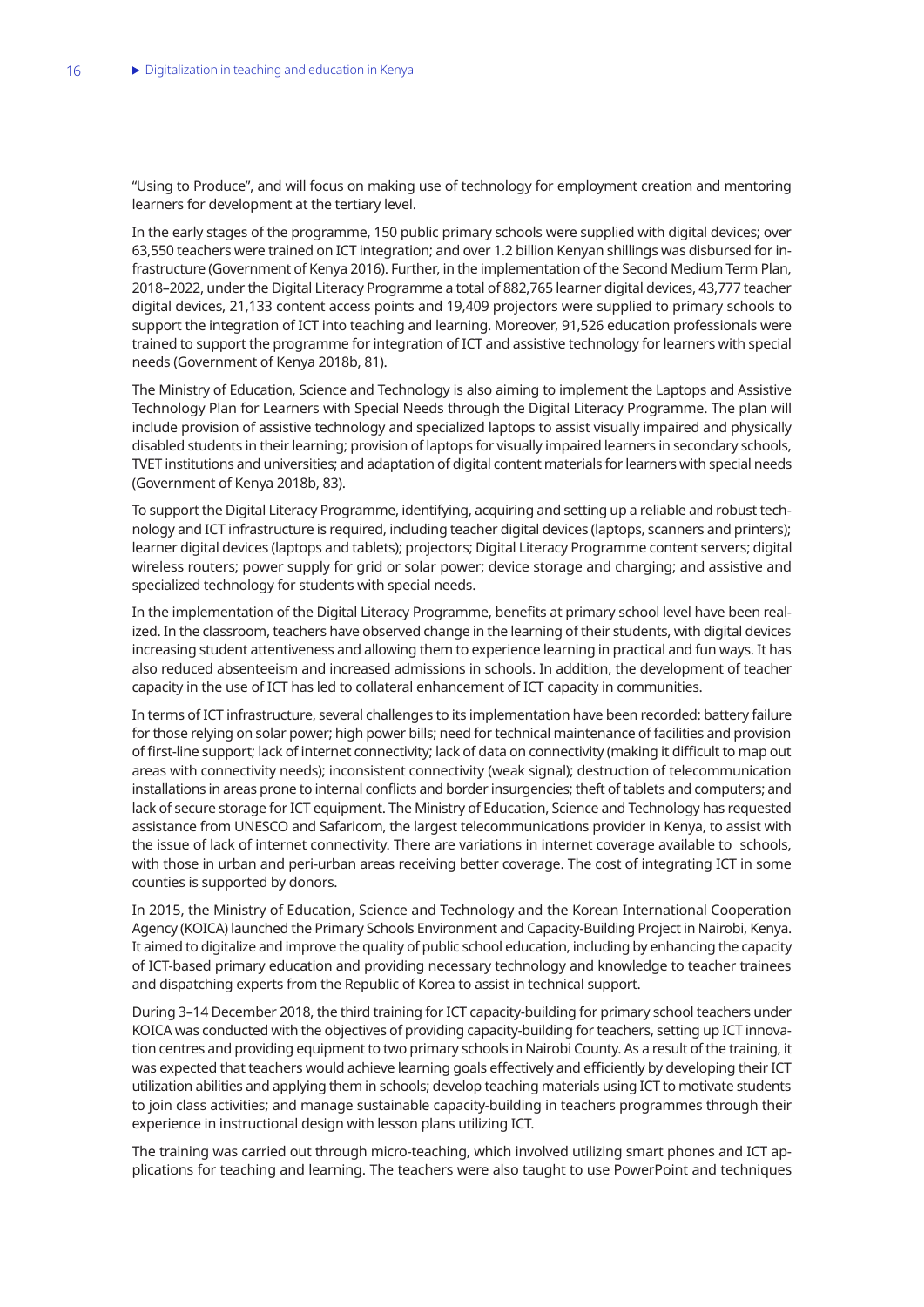such as importing videos, photos and other learning aids into the lesson plans. The training provided a 177-page manual to support trainees during the course with engaging activities. In 2019, Pusan National University and Dong-Eui University, Republic of Korea, with the support of KOICA, developed a master plan for operating ICT innovation centres in Kenya that can be accessed by both teachers and learners.

In terms of TVET, eight technical institutions have started offering Cisco Networking Academy programmes, which aim to provide trainees with industry-valued certification in skills to repair and maintain computers. To facilitate this, 40 TVET institutions have been connected to the internet through the fibre optic cable (Government of Kenya 2016).

GIZ has an ongoing project to provide support to TVET institutions in Kenya. The project has involved companies such as DT Dobie and Toyota Kenya working with three TVET institutions to make them centres of excellence through ICT integration in the training of young people. GIZ is piloting a blended learning model for the three TVET institutions, which will include modules that will enable simulation of engineering lessons for off-site students. The institutions are expected to adopt the cooperative training approach/dual system, which has both industrial and school-based components.

GIZ is in the process of developing comprehensive management learning modules. The focus on trainers has a three-model approach: pedagogical training and curriculum orientation; technical training; and internship with companies for trainees. The project will have a continuous training design that will create an online platform for trainees as they continue with their learning. In support of cooperative training, it will also include a collaborative platform with institutions in Germany, including the Federal Institute for Vocational Training (BIVT). The trainees are expected to master foundational knowledge in relevant digital technologies in areas such as development of ICT systems.

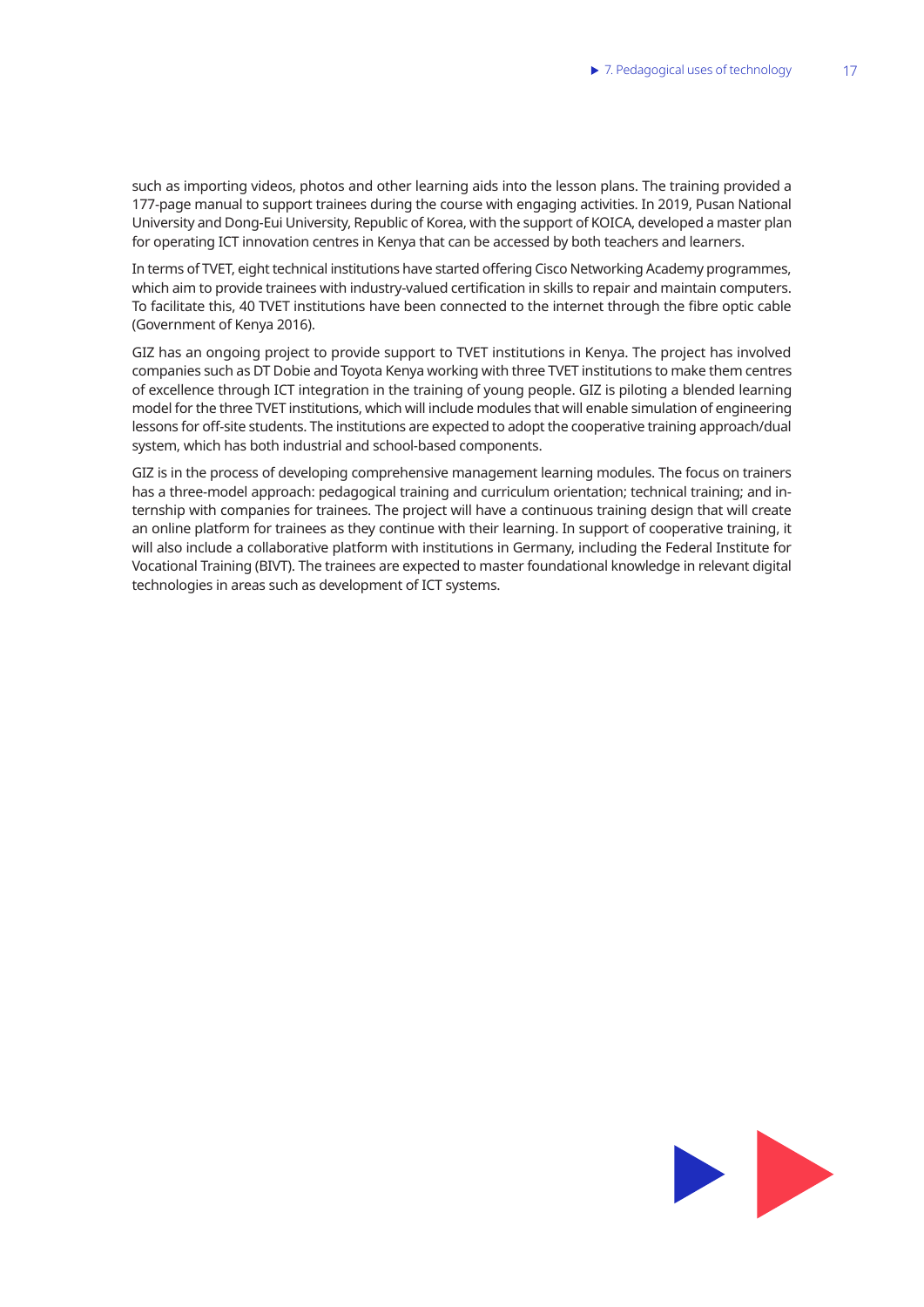# <span id="page-25-0"></span>▶ 8. Teaching ethical and critical use of digital **technology**

Teacher training in digital technology espouses ethical practices in ICT-related activities, including research. It is expected that ethical standards acquired by teachers will be passed down to the students.

Cyber security is one of the challenges experienced with regard to the use and integration of digital technologies in education in Kenya. An interview with a high school teacher of computer studies revealed the following concerns (Serianu 2018):

- $\blacktriangleright$  lack of training and preparation to safeguard against cyber attacks;
- $\triangleright$  absence of regulations that require teachers to acquire cyber security-based training to safeguard their personal, school and student data;
- $\triangleright$  insufficient preparation to respond to student technology-related questions;
- $\blacktriangleright$  lack of full integration of ICT and cyber security skills in the school curriculum;
- $\blacktriangleright$  limited information sharing, as teachers are sometimes reluctant to share cyber security-based issues that affect them due to a lack of knowledge or lack of access to industry specialists who can help advise on issues.

As the country embraces digital technologies, cyber security concerns and challenges have to be addressed, including through responsive policy and legislative frameworks.

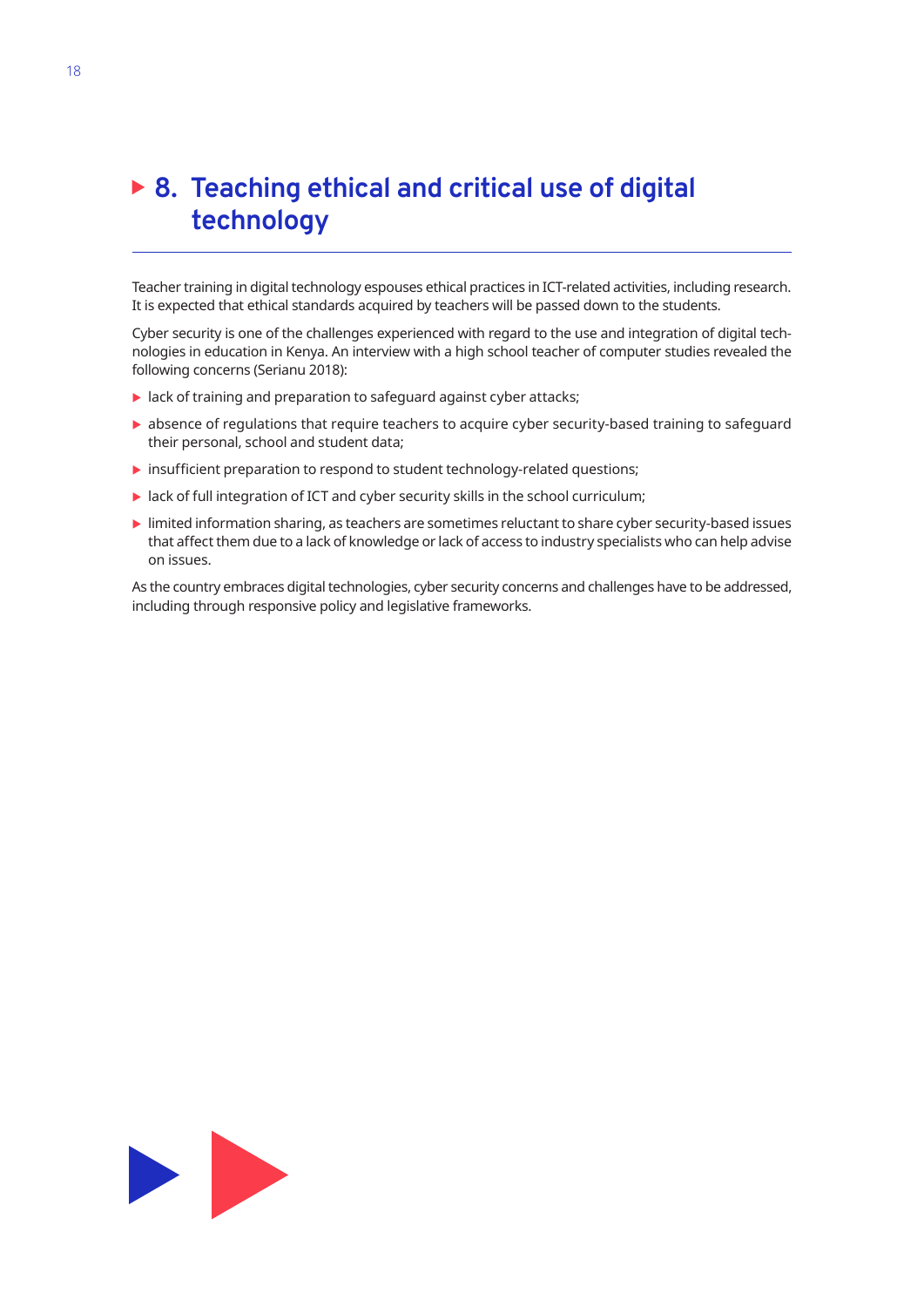# <span id="page-26-0"></span>**9. Relevant regulatory or policy frameworks in relation to digitalization and education**

#### **9.1 Status of legislation**

This section highlights some of the key national legislative instruments that relate to regulation of the use of ICT and digitalization in education in Kenya.

- $\triangleright$  The Cyber Security and Protection Bill, 2016, provides for increased security in cyberspace and the prohibition of certain acts in the use of computers. Other closely related legislation includes the Computer and Cybercrimes Bill, 2017, and the Computer Misuse and Cybercrimes Act, 2018, which provide a framework for prosecuting cybercrime in Kenya. Another relevant bill is the Data Protection Bill, 2018, which provides for the protection of personal data. These legislative instruments can assist with data collection and management as well as security and protection in the integration of ICT in schools.
- $\triangleright$  The Science, Technology and Innovation Act No. 28 of 2013 provides the legal framework upon which the initiation and management of information technology in all sectors is governed. The aim of the act, according to the National Education Sector Strategic Plan, 2018–2022, is "to facilitate the promotion, co-ordination and regulation of the progress of science, technology and innovation of the country; to assign priority to the development of science, technology and innovation; and to entrench science, technology and innovation in the national production system" (Government of Kenya 2018a, 14).
- $\triangleright$  The Information Communication Technology Practitioners Bill, 2016, provides for the establishment of an ICT Practitioners Institute and a Council to govern it, as well as registration and licensing of ICT practitioners.

#### **9.2 Status of relevant policies**

Kenya's Ministry of Information, Communication and Technology is responsible for all matters related to communication, including formulating and implementing government policies related to communication and the internet, such as the 2006 National ICT Policy, revised in 2019. It works towards achieving a knowledge-based society for which education plays a key role. The National ICT Policy and e-Government Strategy provide guidelines for transforming Kenya into a digital society. The government "will make education a platform for equipping the nation with ICT skills in order to create dynamic and sustainable economic growth" (Mariga et al. 2017, 4–5).

The National ICT Policy was formulated in 2006 with the aim of improving the livelihoods of Kenyans by ensuring the availability of accessible, efficient, reliable and affordable ICT services. Several reviews have taken place since 2006. The National ICT Policy, 2019, was "necessitated by the rapid changes and developments since 2006 in order to keep abreast with development of emerging technologies" (Government of Kenya 2019b, 9).

Prior to 2006, Kenya did not have a well-established ICT policy to drive the educational agenda on digitalization. In a review of pathways towards digitalization in education, the authors observed that "the existing education policy on ICT is imbedded in three documents, namely: e-Government Strategy, National ICT Policy and Sessional Paper No. 1 of 2005 which is a Policy Framework for Education, Training and Research. There is a need therefore to consolidate these documents into one" (Mariga et al. 2017, 1). A consolidated document would provide a concrete foundation for digitalization in education.

The Kenya Vision 2030 is the country's development blueprint for the period 2008–2030. It is the master plan upon which the country's national development strategy rests (Government of Kenya 2007). The Kenya Vision 2030 is anchored by three main pillars: economic, social and political. The education and training sector is one of the eight key elements of the social pillar. Its goals include to raise the quality and relevance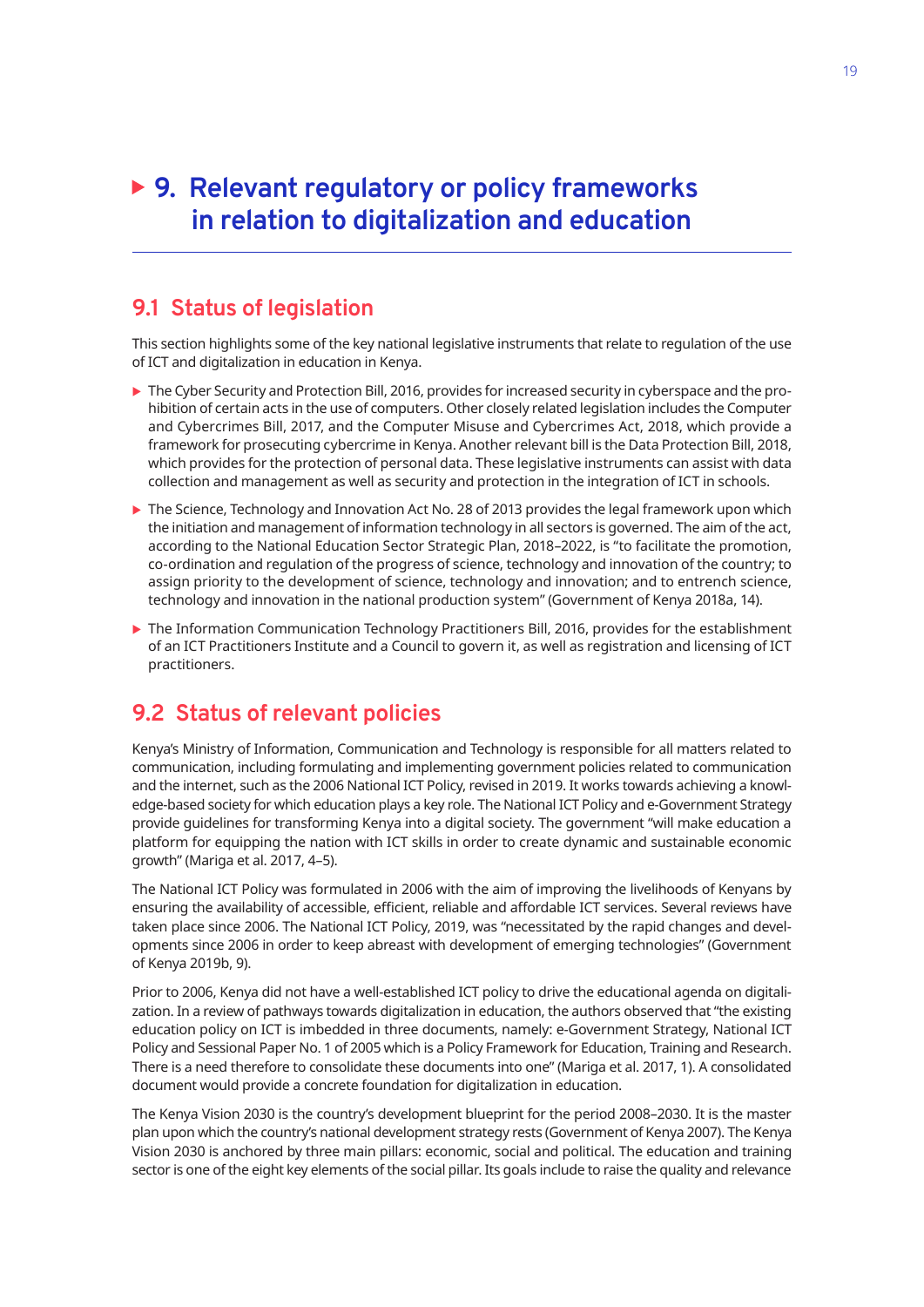<span id="page-27-0"></span>of education and to expand access to university education, with an emphasis on science and technology courses. The strategy aims to modernize teacher training by revising the curriculum for university and technical institutes to include elements of ICT. The Kenya Vision 2030 indicates that policies in all the pillars should be founded on all-round adoption of science, technology and innovation as an implementation tool (Government of Kenya, 2007, 11). The government has sought to create a science, technology and innovation policy framework to support Vision 2030.

The government, through the Ministry of Education, Science and Technology, commits to engage in policy and legal reforms to enhance the effectiveness of education and training. The Education Sector Report 2016 addresses this commitment through the strategic objective to "formulate, review and implement appropriate policies, legal and institutional frameworks for the sector" (Government of Kenya 2016, 13). The following are identified as requiring reform: the National ICT Strategy for Education and Training; the national policy framework on capacity-building in the ICT sector; the teacher utilization and deployment policy; and the NEMIS policy for education (Government of Kenya 2018b). This also includes the Teachers Service Commission Act, 2012. In light of changes in the education sector, the government is also considering adoption of a policy on open and distance learning approaches across all levels of education (Government of Kenya 2019a).

### **9.3 Status of social dialogue mechanisms**

In Kenya, teachers' unions have made considerable efforts to engage employers in improving teachers' welfare. The 2016 Collective Bargaining Agreement (No. 297), signed on 20 November 2016 between TSC and KNUT, committed both parties to developing a system of communication and consultation designed for harmonious industrial relations. Previously, an acrimonious relationship between the TSC and KNUT had contributed to industrial action on several occasions. KNUT has been more active than KUPPET in lobbying the Government of Kenya for salary increments for teachers. On many occasions strikes have been called off, without teachers gaining the salary increments that had earlier been negotiated and agreed upon with the government. Some disputes have ended up in the Industrial Court of Kenya, where the unions have been forced to call off strikes and renegotiate with the government. The Collective Bargaining Agreement, which commenced on 1 July 2017 and will remain in force until 30 June 2021, includes provisions related to base and maximum salary levels, a range of allowances (for example, for commuting), leave, housing, hardship, travel and medical benefits.

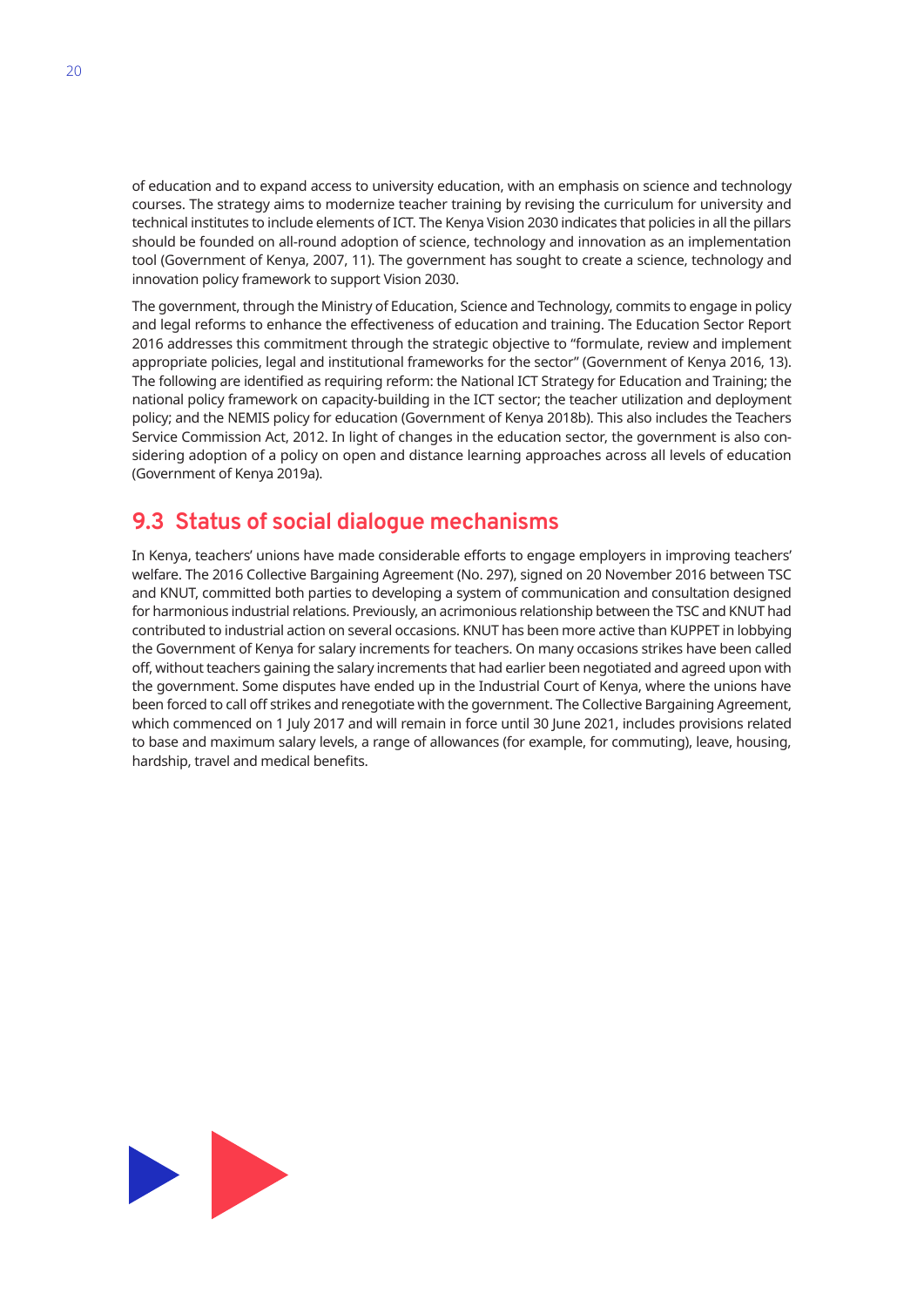# <span id="page-28-0"></span>**10. Support frameworks for teachers**

In order to support the efforts for ICT integration into teaching and learning processes, the Ministry of Education, Science and Technology has initiated in-service programmes at various levels to meet teachers' ICT needs. Under the Digital Literacy Programme, which aims to build and enhance the capacity of teachers to deliver digital learning to students, a training module has been put in place for teachers in public primary schools. In the initial stages, three teachers per school were targeted to benefit from the training. The programme is being continuously reviewed and improved.

The Ministry of Education, Science and Technology also conducted the Kenya Primary Education Development Project, 2015–2018, which was sponsored by GPE and supervised by the World Bank. The project made significant progress in supporting teacher professional development initiatives. This was achieved through improved in-service training for early grade mathematics instruction and through regular pedagogical supervision and support (Government of Kenya 2017b, 2019c). In 2016, the TSC developed the teacher performance appraisal and development tool as part of the Primary Education Development Project. The tool focuses on strengthening school systems and governance. Managed by the TSC, the tool is used to monitor teachers' attendance, syllabus coverage, classroom performance, professional knowledge, innovation and creativity and engagement with parents, among other things. The TSC also intends to digitize all its records, numbering approximately 700,000 files. It also plans to "upgrade its current electronic management system … to a more scalable system that will cope with the increased demand for document processing needs arising from the decentralization of functions" (Government of Kenya 2016, 38) This will facilitate data uploading and improve access to information for teachers and education stakeholders.

Furthermore, the report of the National Education Sector Strategic Plan, 2018–2022, states that the government, in its future teacher education reforms, plans to develop clear guidelines that link teacher professional development to predictable pathways for training and career progression. This would be achieved by reviewing teacher performance appraisal and development to respond to emerging issues and to make effective use of data in teacher performance rating (Government of Kenya 2018a).

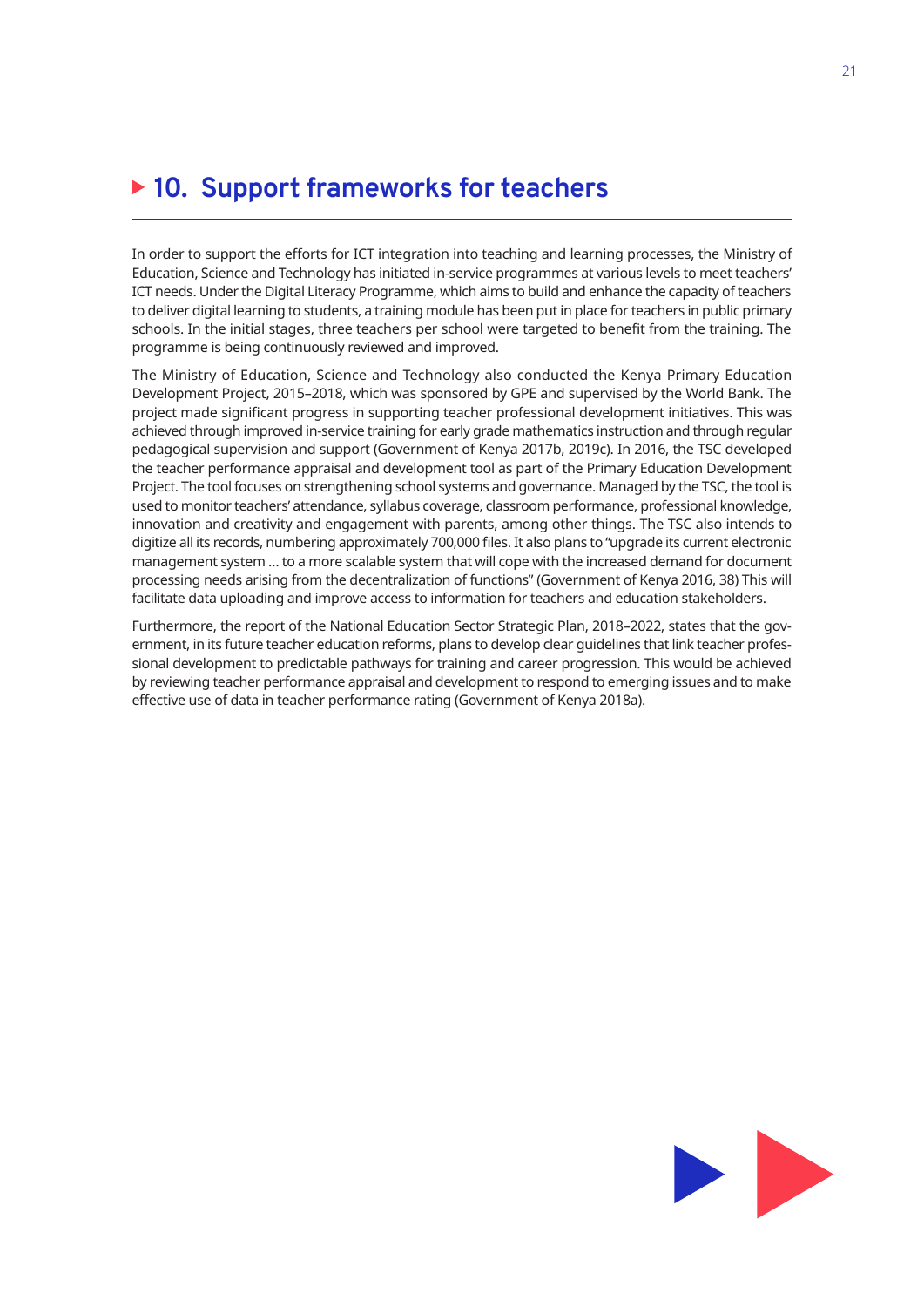## <span id="page-29-0"></span>**11. Analysis of positive contributions and challenges**

The achievements captured in the aforementioned study provide an indication of the importance of ICT implementation in the education sector. Through the utilization of the TMIS, "improvement was realized in the use of online services, such as online registration, application for promotion, tracking of interview process, access of payslips and automation of third party deductions. The Commission has also enhanced interconnectivity through internet and intranet as a crucial input to the realization of Vision 2030 goals" (Government of Kenya 2016, 37). By 2015/16, there was improved ICT competency amongst practitioners, with 22,000 teachers, 2,705 master teacher trainers and 62,784 education officers trained in ICT use. The Centre for Mathematics, Science and Technology Education in Africa (CEMASTEA), a resource centre mandated to build the capacity of mathematics and science teachers for effective classroom practices, was also successfully implemented in Kenya.

Governance in secondary schools was enhanced through management training held at the Kenya Education Management Institute, where 1,776 principals were trained for ICT integration in education management through the Ministry of Education, Science and Technology. In addition, all secondary school principals have been trained on pedagogical leadership through various workshops. At TVET level, to improve managerial capacities, 910 managers received training in various fields, including financial management, procurement and ICT integration (Government of Kenya 2016).

At various levels of learning, the development and pedagogical utilization of online content has been achieved. First, through the Kenya Institute of Curriculum Development, access to education has been enhanced via a broadcasting channel through which a number of educational programmes are delivered (2,700 radio and 150 television programmes). In addition, with intensified ICT integration into teaching and learning, there is greater diversity in access to educational materials. In a number of subjects, content has been digitized, and the resulting material is being used in learning institutions.

Further, through ICT integration initiatives at TVET level, a draft ICT curriculum has been developed and is awaiting validation. Forty TVET institutions have been connected to the internet through the fibre optic cable, and a training workshop was convened to sensitize teachers on the application of ICT to teaching, learning and management (Government of Kenya 2016, 25).

The youth polytechnics were moved to the Directorate of Youth Training under the Ministry of Youth Affairs and Sports in 2007, but that mandate was reassigned to the Ministry of Education, Science and Technology under Executive Order No. 2/2013. The Ministry of Education, Science and Technology consequently developed a training policy for youth polytechnics under which 150 youth polytechnics were supplied with computers; ICT guidelines were developed; 381 establishments integrated ICT in their programmes; the Youth Polytechnics Management Application System was developed and disseminated; and 200 youth polytechnic instructors were sensitized on how to use the system (Government of Kenya 2016).

In efforts to equip various government education officers with ICT-related equipment and facilities, an increased number of offices in the 47 counties were allocated assorted computer hardware and access to computer accessories for maintenance and support services. Printers, however, were not provided due to a lack of funding. In order to enhance the capacity of ICT technicians, eight technical institutions started offering Cisco Networking Academy programmes aimed at providing trainees with industry-valued certification in skills to repair and maintain computers (Government of Kenya 2016). At TVET level, under a six-year project commencing in July 2010, 200 trainers were trained in the use and maintenance of computer equipment in Kenya, while another 105 trainers were trained in China and the Netherlands (Government of Kenya 2016).

Despite the achievements of the Second Medium Term Plan, 2013-2017, significant challenges were encountered in its implementation, which need to be addressed during implementation of the Third Medium Term Plan. These include inadequate funding; high cost of ICT equipment and infrastructure; inadequate and dilapidated infrastructure; and weak data management (Government of Kenya 2018b). In addition to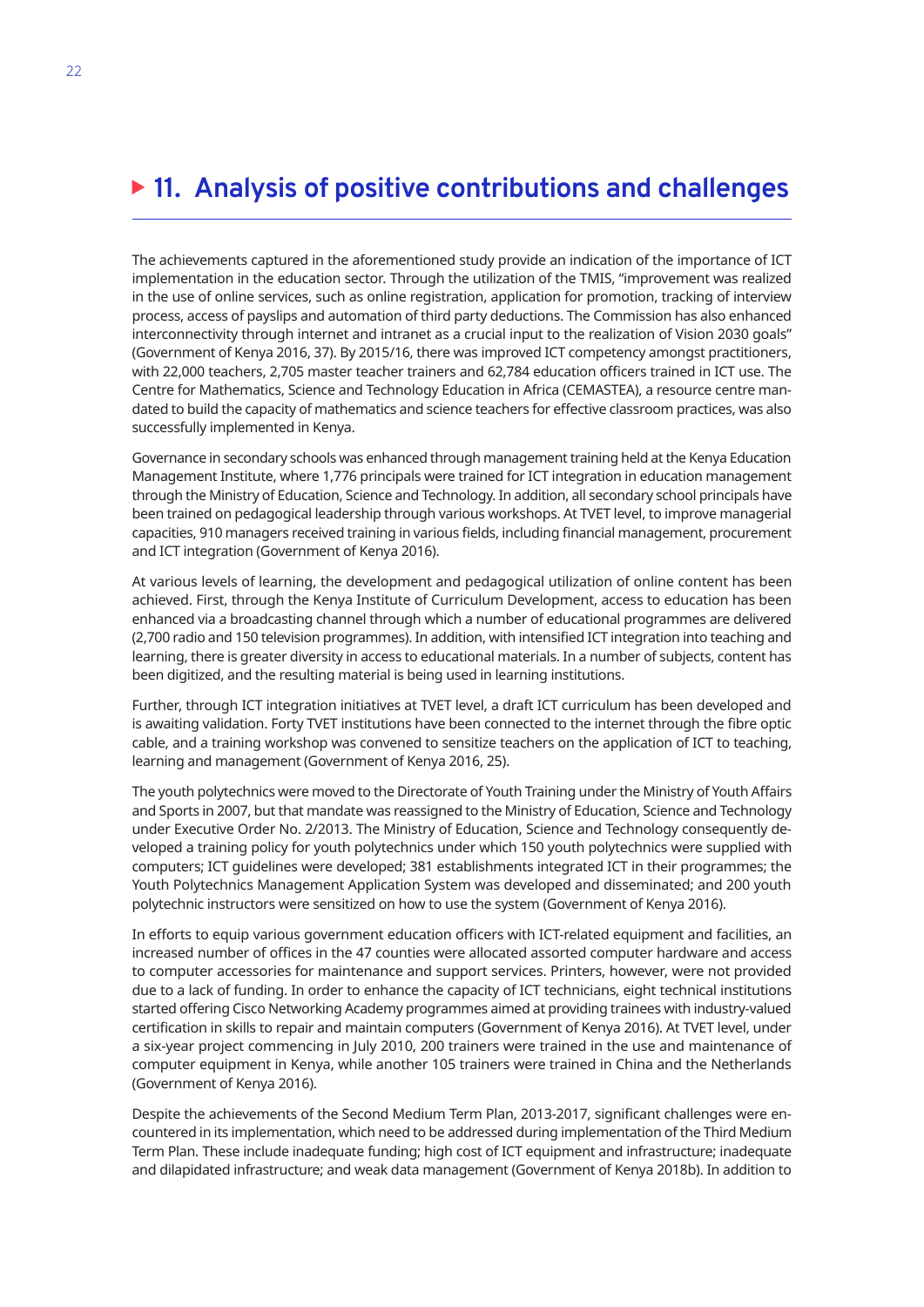these challenges, a recent report has noted the following challenges in the integration of ICT in education and training (Government of Kenya 2019a, 129–130):

- $\blacktriangleright$  inadequate ICT equipment;
- $\blacktriangleright$  lack of or poor internet connectivity;
- $\blacktriangleright$  inadequate ICT integration capacity among educators;
- $\blacktriangleright$  inadequate online safety and security of learners;
- $\blacktriangleright$  inadequate or outdated digital content;
- $\blacktriangleright$  high maintenance costs of ICT;
- $\blacktriangleright$  lack of parental and community involvement in ICT matters;
- $\blacktriangleright$  negative attitude towards technology;
- $\triangleright$  too much focus on examinations as opposed to competence attainment in the education system;
- $\triangleright$  weak governance in the area of ICT in education.

The driving force behind any initiative is the implementation process embedded within well established legislative provisions and developed policy frameworks. Implementation processes must be specific and systematic, with clear evaluation and monitoring strategies that can provide data and indicators for improved ICT integration and services countrywide. The data can also be used to amend and develop ICTrelated legislation and policy frameworks that are contextually determined and driven. In this respect, the Government of Kenya has to make greater efforts in developing and establishing policy frameworks and employ more diligence in implementing processes related to ICT utilization in all government institutions and sectors, including education.

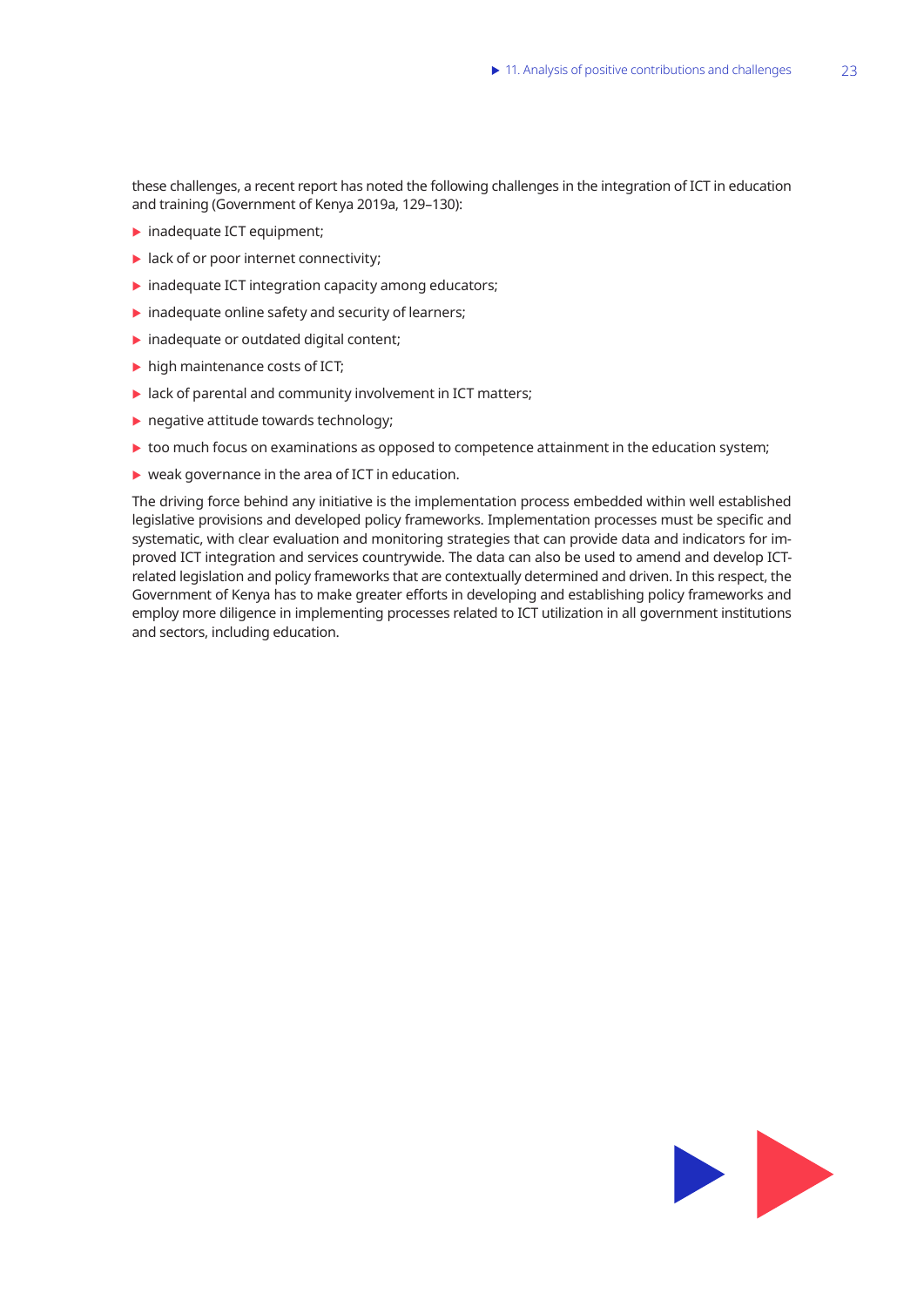## <span id="page-31-0"></span>**12. Conclusion**

Despite the initiatives undertaken to develop digital infrastructure, especially at primary school level, much still needs to be done to achieve this objective. The infrastructure needs to be improved, the development of digital content fast-tracked, capacity-building of teachers enhanced and investment in ICT-related devices scaled up. The government agenda on the integration of ICT in education is still very fragmented because it is articulated in a large number of policies that require harmonization for effective implementation. The Ministry of Education, Science and Technology has received support from international organizations for the in-service training of teachers. However, there is a need to synchronize this training to ensure that it is developmental and that the competencies acquired by teachers go beyond the basics. Best practices and experiences from other African countries can provide knowledge to help Kenya further the digitalization of the education sector and mitigate implementation challenges.

The development of an ICT policy and its further revision in 2019, and contracting universities to set up local plants to assemble digital devices, are indicative of steps in the right direction. This has facilitated education technology companies to build new models for students to learn through mobile phones, tablets and applications with digital content, and through gamified learning. To some extent, personalized learning driven by artificial intelligence has been made possible. In effect, accessibility to education at low cost and at a substantial scale has been increased. Digitalization of the education sector has enhanced teaching and learning, as reported by teachers involved with the Digital Literacy Programme. There has been increased student alertness, boosted attendance and an overall increase in student admission.

The integration of ICT in teaching and learning has fallen short due to infrastructural and teacher competency-related issues. Though tablets and mobile devices pre-programmed with interactive educational materials for students have been distributed in some schools, the inadequacy of ICT skills of many teachers limits their usage. Lack of internet connectivity and power supply in some regions has remained a challenge to nationwide integration of ICT in teaching and learning. In addition, the variation in awareness of ICT between rural and urban populations is an obstacle to nationwide adoption of ICT in teaching and learning.

Digitalization of the education sector has the potential to generate a number of opportunities. For instance, the Digital Literacy Programme created 11,000 employment opportunities in ICT support centres, local laptop assembly plants and digital education content development. This figure is likely to grow with progressive roll-out of ICT projects in the education sector, attracting investors in related ventures. Teaching and learning from home becomes more of a reality with digitalization of the education sector. To realize this potential, investments in infrastructure and teacher development need to be made.

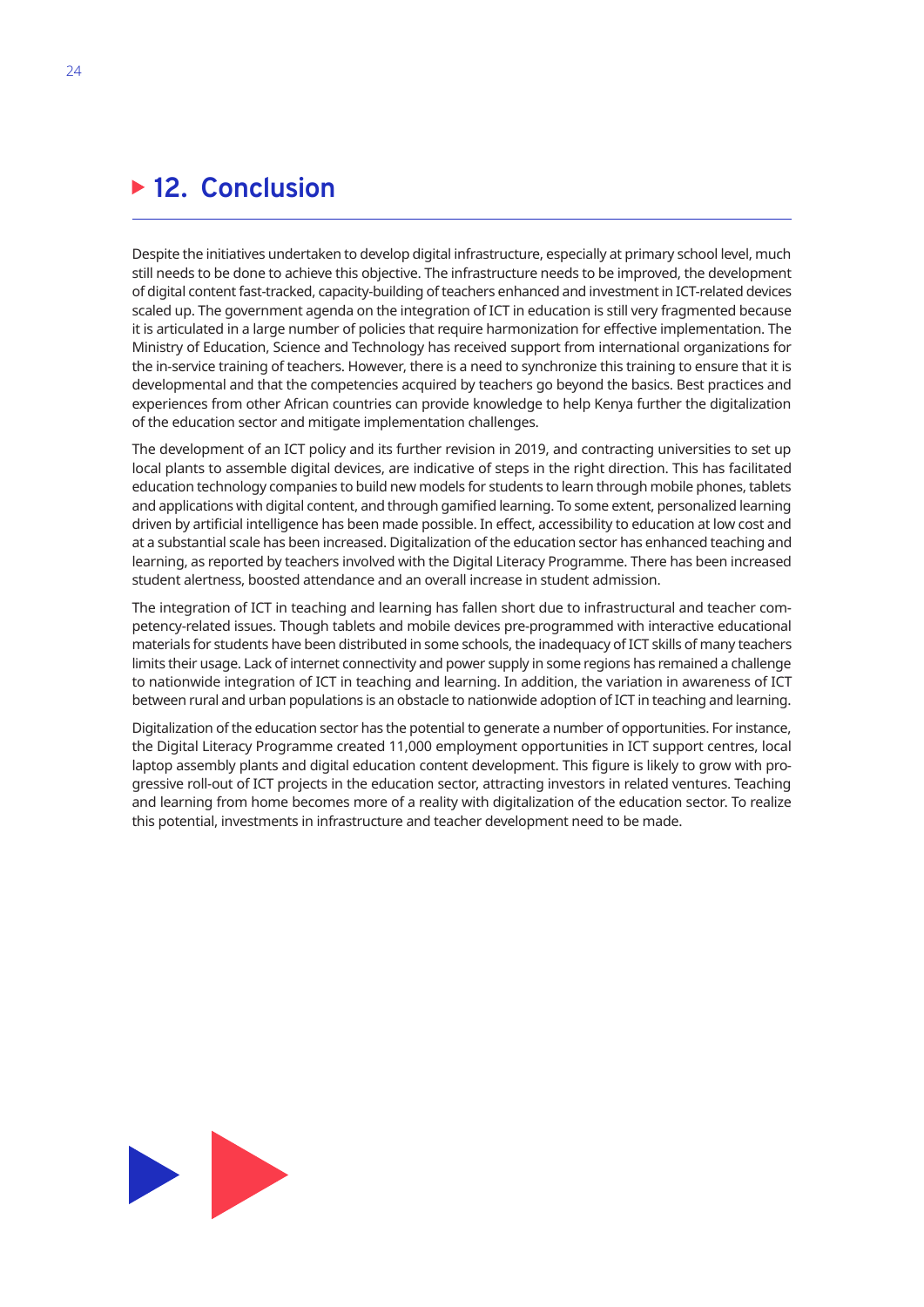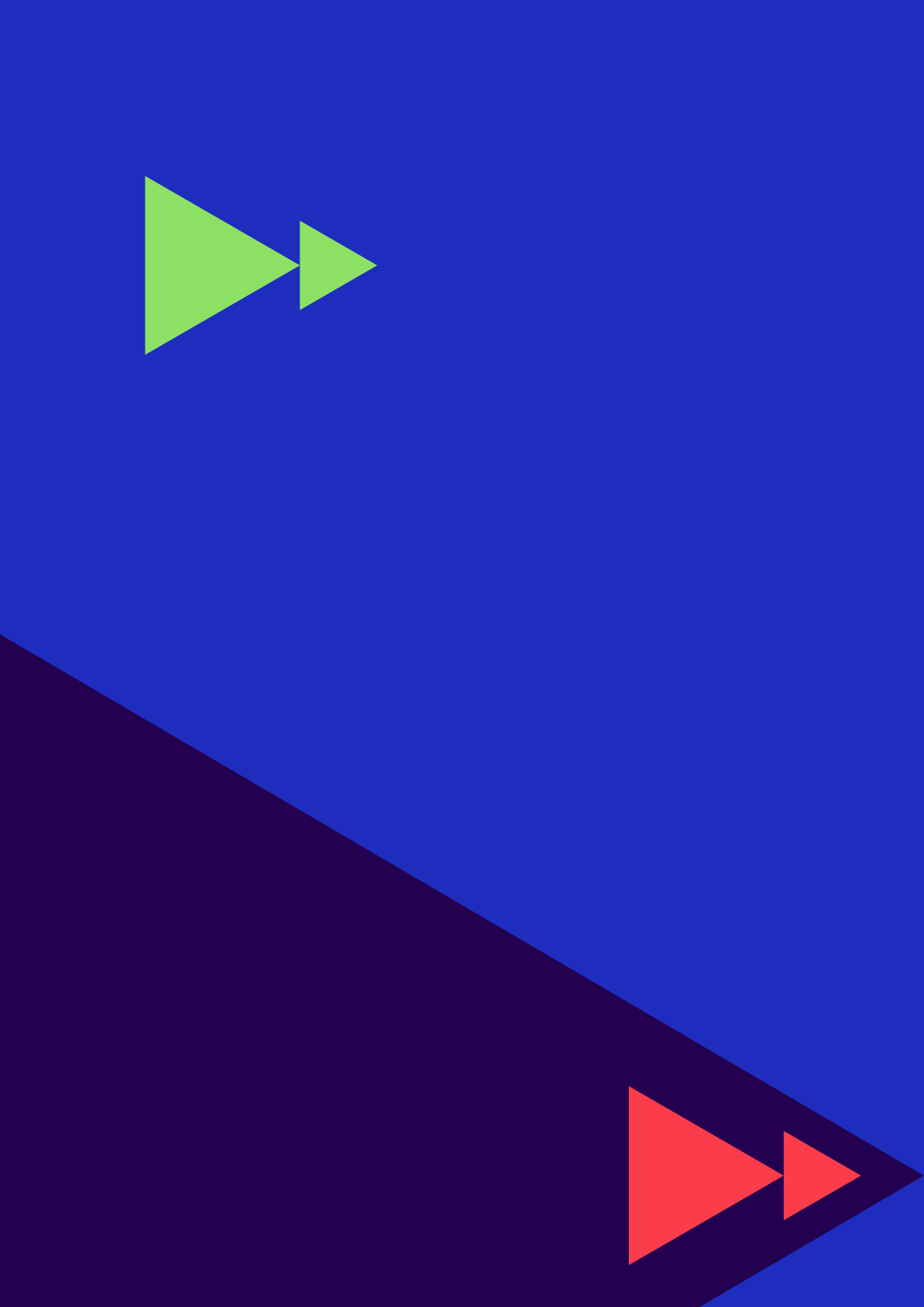### <span id="page-33-0"></span>**References**

Farrell, G. 2007. *Survey of ICT and Education in Africa: Kenya Country Report*.

- GPE (Global Partnership for Education). 2019a. *Results Framework Data for Kenya*. Available at: [https://www.](https://www.globalpartnership.org/sites/default/files/2019-07-18-gpe-results-framework-data_for-kenya.pdf) [globalpartnership.org/sites/default/files/2019-07-18-gpe-results-framework-data\\_for-kenya.pdf.](https://www.globalpartnership.org/sites/default/files/2019-07-18-gpe-results-framework-data_for-kenya.pdf)
- —. 2019b. *Putting Education at the Centre of Development: Kenya*. Available at: [https://www.globalpartnership.](https://www.globalpartnership.org/sites/default/files/f_gpe1037_2-page_country_story_kenya.pdf) [org/sites/default/files/f\\_gpe1037\\_2-page\\_country\\_story\\_kenya.pdf](https://www.globalpartnership.org/sites/default/files/f_gpe1037_2-page_country_story_kenya.pdf).
- Government of Kenya. 2007. *Kenya Vision 2030*. Available at: [https://kfcb.co.ke/wp-content/uploads/2016/08/](https://kfcb.co.ke/wp-content/uploads/2016/08/vision_2030.pdf) [vision\\_2030.pdf](https://kfcb.co.ke/wp-content/uploads/2016/08/vision_2030.pdf).
- —. 2014. *Science, Technology and Innovation Act No. 28 of 2013: Revised Edition, 2014*. Published by the National Council for Law Reporting with the Authority of the Attorney-General. Available at: [https://www.nacosti.](https://www.nacosti.go.ke/images/docs/2018/november/Science-Technology-and-Innovation-Act-No.-28-of-2013.pdf) [go.ke/images/docs/2018/november/Science-Technology-and-Innovation-Act-No.-28-of-2013.pdf.](https://www.nacosti.go.ke/images/docs/2018/november/Science-Technology-and-Innovation-Act-No.-28-of-2013.pdf)
- —. 2015a. *National Education Sector Plan, Volume One: Basic Education Programme Rationale and Approach 2013–2018*. Ministry of Education, Science and Technology. Available at: [https://planipolis.iiep.unesco.](https://planipolis.iiep.unesco.org/en/2015/national-education-sector-plan-vol1-basic-education-programme-rationale-and-approach-2013-2018) [org/en/2015/national-education-sector-plan-vol1-basic-education-programme-rationale-and](https://planipolis.iiep.unesco.org/en/2015/national-education-sector-plan-vol1-basic-education-programme-rationale-and-approach-2013-2018) [-approach-2013-2018.](https://planipolis.iiep.unesco.org/en/2015/national-education-sector-plan-vol1-basic-education-programme-rationale-and-approach-2013-2018)
- —. 2015b. *National Education Sector Plan, Volume Two: Operational Plan 2013–2018*. Ministry of Education, Science and Technology. Available at: [https://planipolis.iiep.unesco.org/en/2015/](https://planipolis.iiep.unesco.org/en/2015/national-education-sector-plan-vol1-basic-education-programme-rationale-and-approach-2013-2018) [national-education-sector-plan-vol1-basic-education-programme-rationale-and-approach-2013-2018.](https://planipolis.iiep.unesco.org/en/2015/national-education-sector-plan-vol1-basic-education-programme-rationale-and-approach-2013-2018)
- —. 2016. *2017/18–2019/20 Education Sector Report*. Available at: [https://planipolis.iiep.unesco.org/sites/](https://planipolis.iiep.unesco.org/sites/planipolis/files/ressources/kenya_education_sector_report.pdf) [planipolis/files/ressources/kenya\\_education\\_sector\\_report.pdf](https://planipolis.iiep.unesco.org/sites/planipolis/files/ressources/kenya_education_sector_report.pdf).
- —. 2017a. *NEMIS User Guide*. Ministry of Education, Science and Technology. Available at: [https://muthurwa.](https://muthurwa.com/wp-content/uploads/2018/02/NEMIS-PDF-of-2018.pdf) [com/wp-content/uploads/2018/02/NEMIS-PDF-of-2018.pdf](https://muthurwa.com/wp-content/uploads/2018/02/NEMIS-PDF-of-2018.pdf).
- —. 2017b. *Kenya Primary Education Development (PRIEDE) Project*. Available at: [https://www.education.go.ke/](https://www.education.go.ke/images/GPE_PRIEDE/Newsletter_April.pdf) [images/GPE\\_PRIEDE/Newsletter\\_April.pdf](https://www.education.go.ke/images/GPE_PRIEDE/Newsletter_April.pdf).
- —. 2018a. *National Education Sector Strategic Plan, 2018–2022*. Ministry of Education, Science and Technology. Available at: [https://www.education.go.ke/images/NESSP/NESSP-2018-2022.pdf.](https://www.education.go.ke/images/NESSP/NESSP-2018-2022.pdf)
- —. 2018b. *Third Medium Term Plan 2018–2022: Transforming Lives: Advancing Socio-economic Development through the Big Four*.
- —. 2019a. *Sessional Paper No. 1 of 2019 on a Policy Framework for Reforming Education and Training for Sustainable Development in Kenya: Towards Realizing Quality, Relevant and Inclusive Education and Training for Sustainable Development*.
- —. 2019b. *National Information, Communications and Technology (ICT) Policy*. Ministry of Information, Communication and Technology. Available at: [https://www.ict.go.ke/wp-content/uploads/2019/12/](https://www.ict.go.ke/wp-content/uploads/2019/12/NATIONAL-ICT-POLICY-2019.pdf) [NATIONAL-ICT-POLICY-2019.pdf.](https://www.ict.go.ke/wp-content/uploads/2019/12/NATIONAL-ICT-POLICY-2019.pdf)
- —. 2019c. *Directorate of Projects, Coordination and Delivery: Kenya Primary Education Development (PRIEDE) Project*. Available at: [https://www.education.go.ke/images/GPE\\_PRIEDE/GPE-PRIEDE-JANUARY-2019.pdf.](https://www.education.go.ke/images/GPE_PRIEDE/GPE-PRIEDE-JANUARY-2019.pdf)
- —. 2020. *2019/2020 Estimates of Recurrent Expenditure of the Government of Kenya for the Year Ending 30th June, 2021: Volume I, June 2020*.
- KHRC (Kenya Human Rights Commission). 2014. *The Internet Legislative and Policy Environment in Kenya*. Available at: [https://www.khrc.or.ke/mobile-publications/civil-political-rights/34-the-internet-legislative](https://www.khrc.or.ke/mobile-publications/civil-political-rights/34-the-internet-legislative-and-policy-environment-in-kenya/file.html) [-and-policy-environment-in-kenya/file.html](https://www.khrc.or.ke/mobile-publications/civil-political-rights/34-the-internet-legislative-and-policy-environment-in-kenya/file.html).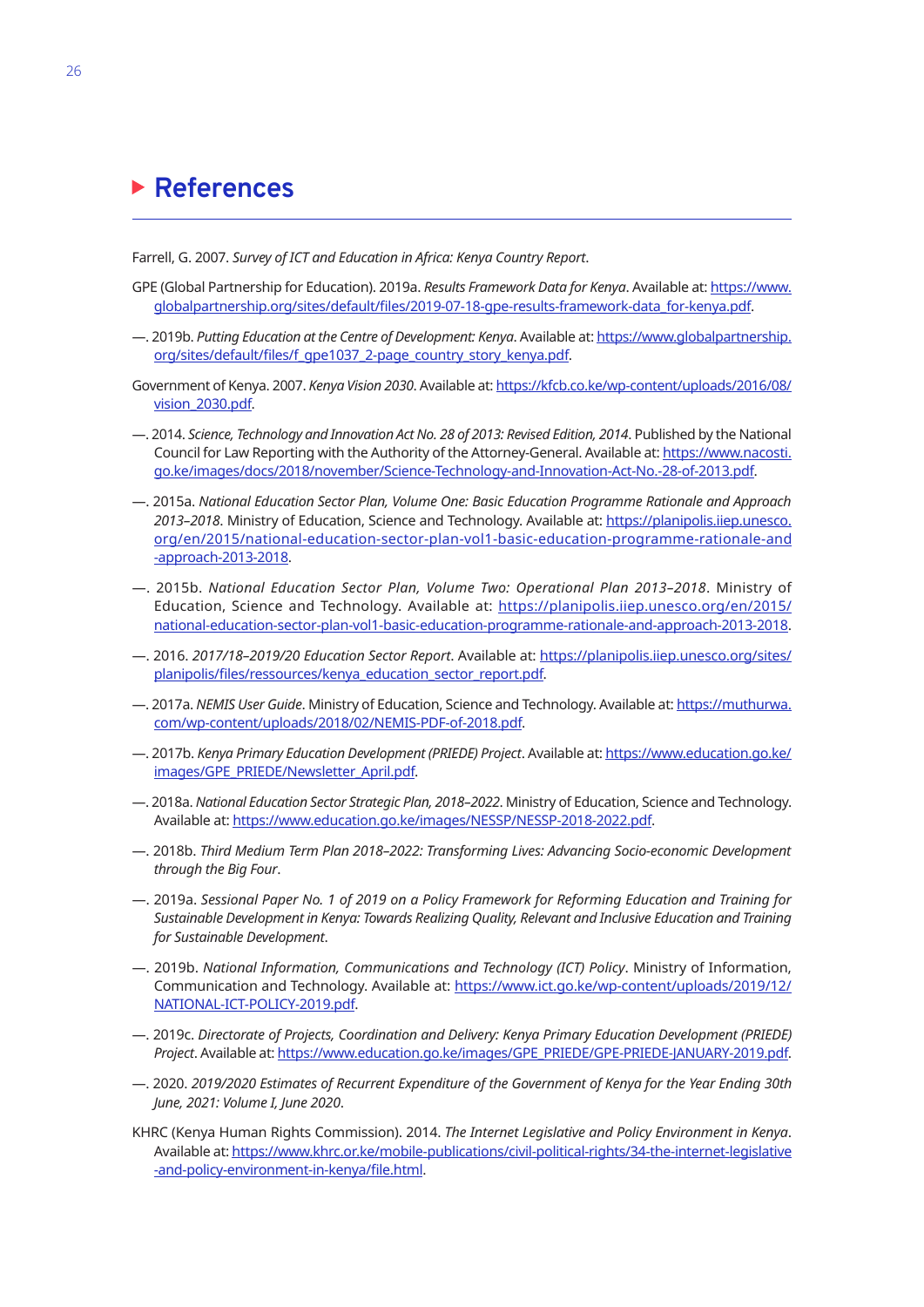- KICD (Kenya Institute of Curriculum Development). 2016. *Research Report and Draft Framework for Teacher Education in Kenya November, 2016*. Available at: [https://kicd.ac.ke/wp-content/uploads/2017/10/](https://kicd.ac.ke/wp-content/uploads/2017/10/TeacherEducation.pdf) [TeacherEducation.pdf](https://kicd.ac.ke/wp-content/uploads/2017/10/TeacherEducation.pdf).
- KIPPRA (Kenya Institute for Public Policy Research and Analysis). 2019. *Education and Training Budget Brief*. Policy Brief No. 64/2018-2019.
- Management Systems International. 2013. *Final Performance Evaluation of the Teacher Education and Professional Development Project in Kenya*. Publication produced at request of USAID. Available at: [https://](https://www.edu-links.org/sites/default/files/media/file/teacher%20development.pdf) [www.edu-links.org/sites/default/files/media/file/teacher%20development.pdf](https://www.edu-links.org/sites/default/files/media/file/teacher%20development.pdf).
- Mariga, G., S. Ogenga, C. Shikali, J. Muliaro, and G. Wambugu. 2017. *Computer Laptop Project Strategy for Basic Education Schools in Kenya*.
- Mulei, Kasau Onesmus, Kaloki Joseph Waita, Kitoo Beth Mueni, Mutinda Julius Mutune, and Jeremiah Kalai. 2016. "Factors Influencing Teacher Attrition in Public Secondary Schools in Mbooni-East Sub-County, Kenya." *International Journal of Education and Research* 4 (3): 367–382.
- Nishimura, M., and T. Yamano. 2012. "Emerging Private Education in Africa: Determinants of School Choice in Rural Kenya." *World Development* 43: 266–275.
- Nyaundi, Lewis. 2019. "Why Uhuru's Flagship Laptop Project Crashed." *The Star*, 22 March. Available at: [https://www.the-star.co.ke/news/2019-03-22-why-uhurus-flagship-laptop-project-crashed/.](https://www.the-star.co.ke/news/2019-03-22-why-uhurus-flagship-laptop-project-crashed/)
- Serianu Limited. 2018. *Africa Cyber Security Report Kenya*. Available at: [https://www.serianu.com/downloads/](https://www.serianu.com/downloads/KenyaCyberSecurityReport2018.pdf) [KenyaCyberSecurityReport2018.pdf](https://www.serianu.com/downloads/KenyaCyberSecurityReport2018.pdf).
- Srinivasan R. 2006. "Where Information Society and Community Voice Intersect." *The Information Society*  22 (5): 355–365.
- The Standard. 2019. "Of Failed School Laptop Project and Sobering Lessons it Offers." *The Standard*, 26 February.
- TSC (Teachers Service Commission). 2013. *Curriculum Guide for ICT Integration in Education: A Harmonized Curriculum for Integration of ICT in Teaching and Learning for the Purpose of the Rollout of the National Laptops Project*. Available at: [https://www.tsc.go.ke/index.php/media-centre/downloads/](https://www.tsc.go.ke/index.php/media-centre/downloads/category/14-curriculum-guide-for-ict-integration-in-education) [category/14-curriculum-guide-for-ict-integration-in-education](https://www.tsc.go.ke/index.php/media-centre/downloads/category/14-curriculum-guide-for-ict-integration-in-education).
- USAID (United States Agency for International Development)/Kenya. 2013. *Teacher Education and Professional Development*. Available at: [https://www.usaid.gov/sites/default/files/documents/1860/TEPD%20FACT%20](https://www.usaid.gov/sites/default/files/documents/1860/TEPD%20FACT%20SHEET_Mar%202013.pdf) [SHEET\\_Mar%202013.pdf.](https://www.usaid.gov/sites/default/files/documents/1860/TEPD%20FACT%20SHEET_Mar%202013.pdf)
- Wanzala, Ouma. 2018. "TSC Gets Parliament Approval to Hire 88,000 teachers." *Business Daily*, 10 April.
- World Bank. 2019. *The Changing Nature of Work: World Development Report 2019*. Washington, DC: World Bank Group.
- World Economic Forum. 2017. *The Future of Jobs and Skills in Africa: Preparing the Region for the Fourth Industrial Revolution*. Available at: [http://www3.weforum.org/docs/WEF\\_EGW\\_FOJ\\_Africa.pdf](http://www3.weforum.org/docs/WEF_EGW_FOJ_Africa.pdf).